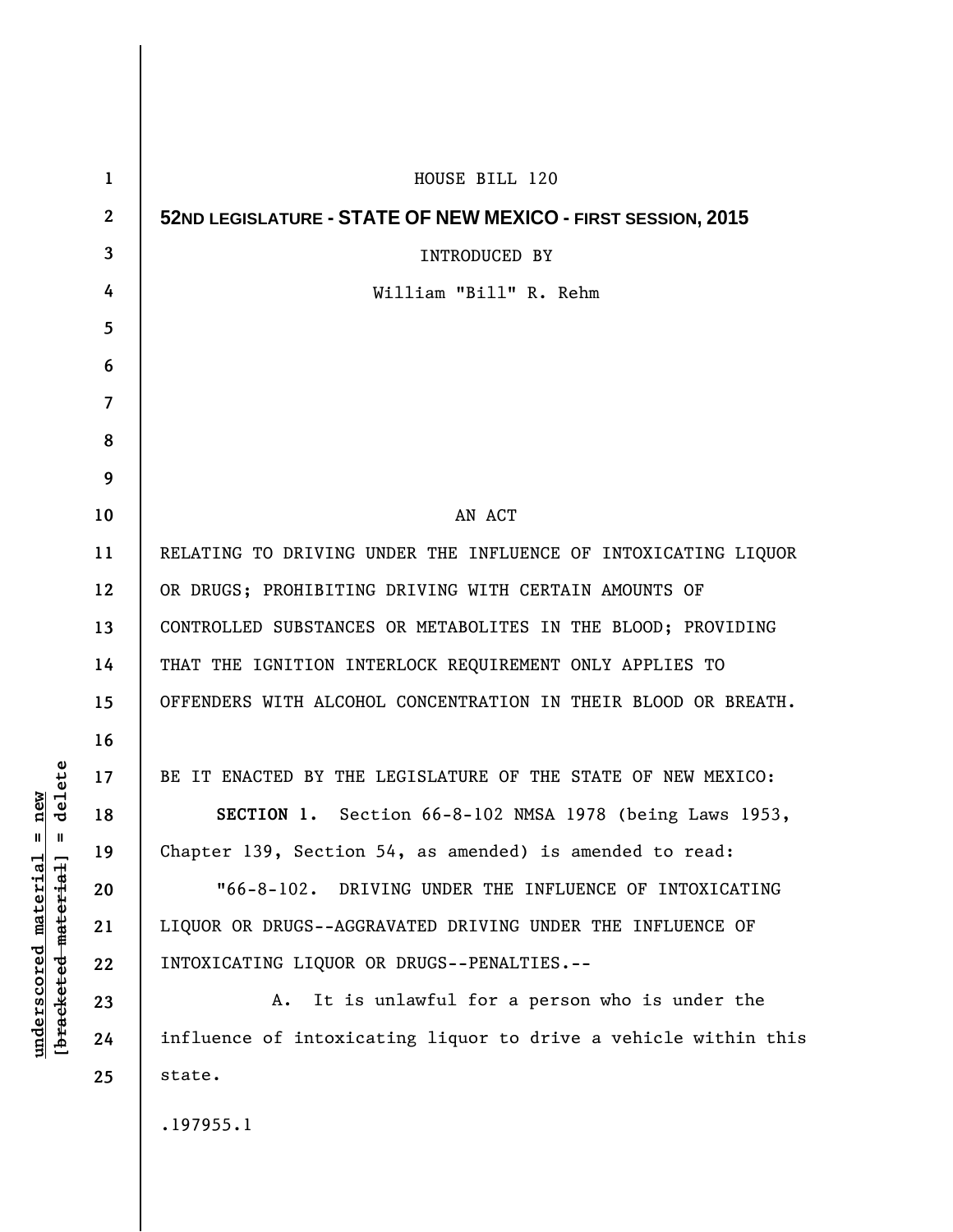**1 2 3 4 5 6 7 8 9 10 11 12 13 14 15 16 17 18 19 20 21 22 23 24 25**  B. It is unlawful for a person who is under the influence of any drug [to a degree that renders the person incapable of safely driving a vehicle] to drive a vehicle within this state. C. It is unlawful for: (1) a person to drive a vehicle in this state if the person has an alcohol concentration of eight one hundredths or more in the person's blood or breath within three hours of driving the vehicle and the alcohol concentration results from alcohol consumed before or while driving the vehicle; or (2) a person to drive a commercial motor vehicle in this state if the person has an alcohol concentration of four one hundredths or more in the person's blood or breath within three hours of driving the commercial motor vehicle and the alcohol concentration results from alcohol consumed before or while driving the vehicle. D. It is unlawful for a person to drive a vehicle in this state if the person has the following amount or more of a controlled substance or metabolite in the person's blood within three hours of driving the vehicle and the controlled substance or metabolite concentration results from consumption of a controlled substance before or while driving the vehicle: (1) for amphetamine, one hundred nanograms per milliliter of blood; .197955.1

 $\frac{1}{2}$  of  $\frac{1}{2}$  and  $\frac{1}{2}$  and  $\frac{1}{2}$  and  $\frac{1}{2}$  and  $\frac{1}{2}$  and  $\frac{1}{2}$  and  $\frac{1}{2}$  and  $\frac{1}{2}$  and  $\frac{1}{2}$  and  $\frac{1}{2}$  and  $\frac{1}{2}$  and  $\frac{1}{2}$  and  $\frac{1}{2}$  and  $\frac{1}{2}$  and  $\frac{1}{2}$  an **[bracketed material] = delete**  $underscored material = new$ **underscored material = new**

 $- 2 -$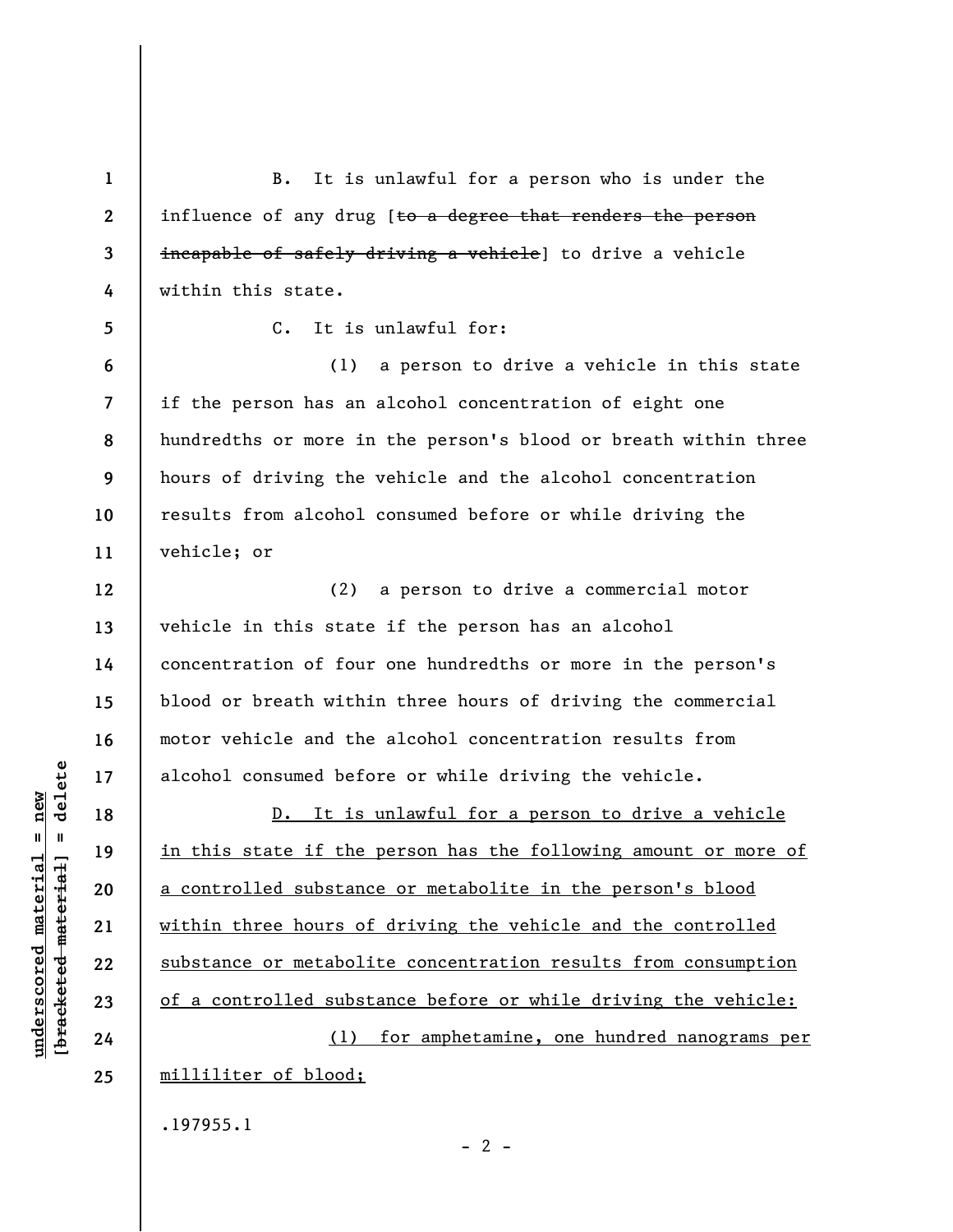| $\mathbf{1}$     | (2) for cocaine, fifty nanograms per                                      |
|------------------|---------------------------------------------------------------------------|
| $\boldsymbol{2}$ | milliliter of blood;                                                      |
| 3                | for cocaine metabolite, cocaethylene,<br>(3)                              |
| 4                | fifty nanograms per milliliter of blood;                                  |
| 5                | for heroin, fifty nanograms per milliliter<br>(4)                         |
| 6                | of blood;                                                                 |
| 7                | for heroin metabolite, morphine, fifty<br>(5)                             |
| 8                | nanograms per milliliter of blood;                                        |
| 9                | (6) for heroin metabolite,                                                |
| 10               | 6-monoacetylmorphine, ten nanograms per milliliter of blood;              |
| 11               | for the active compound in marijuana,<br>(7)                              |
| 12               | delta-9-tetrahydrocannabinol, two nanograms per milliliter of             |
| 13               | $blood$ ;                                                                 |
| 14               | (8)<br>for methamphetamine, one hundred nanograms                         |
| 15               | per milliliter of blood; or                                               |
| 16               | for 3,4-methylenedioxymethamphetamine, one<br>(9)                         |
| 17               | hundred nanograms per milliliter of blood.                                |
| 18               | $[\frac{b}{c}, \frac{c}{c}]$ E. Aggravated driving under the influence of |
| 19               | intoxicating liquor or drugs consists of:                                 |
| 20               | driving a vehicle in this state with an<br>(1)                            |
| 21               | alcohol concentration of sixteen one hundredths or more in the            |
| 22               | driver's blood or breath within three hours of driving the                |
| 23               | vehicle and the alcohol concentration results from alcohol                |
| 24               | consumed before or while driving the vehicle;                             |
| 25               | causing bodily injury to a human being as<br>(2)                          |
|                  | .197955.1<br>$-3 -$                                                       |

**underscored material = new [bracketed material] = delete**

 $[**bracket eted metert et**] = **del et e**$  $underscored material = new$ 

 $\overline{\phantom{a}}$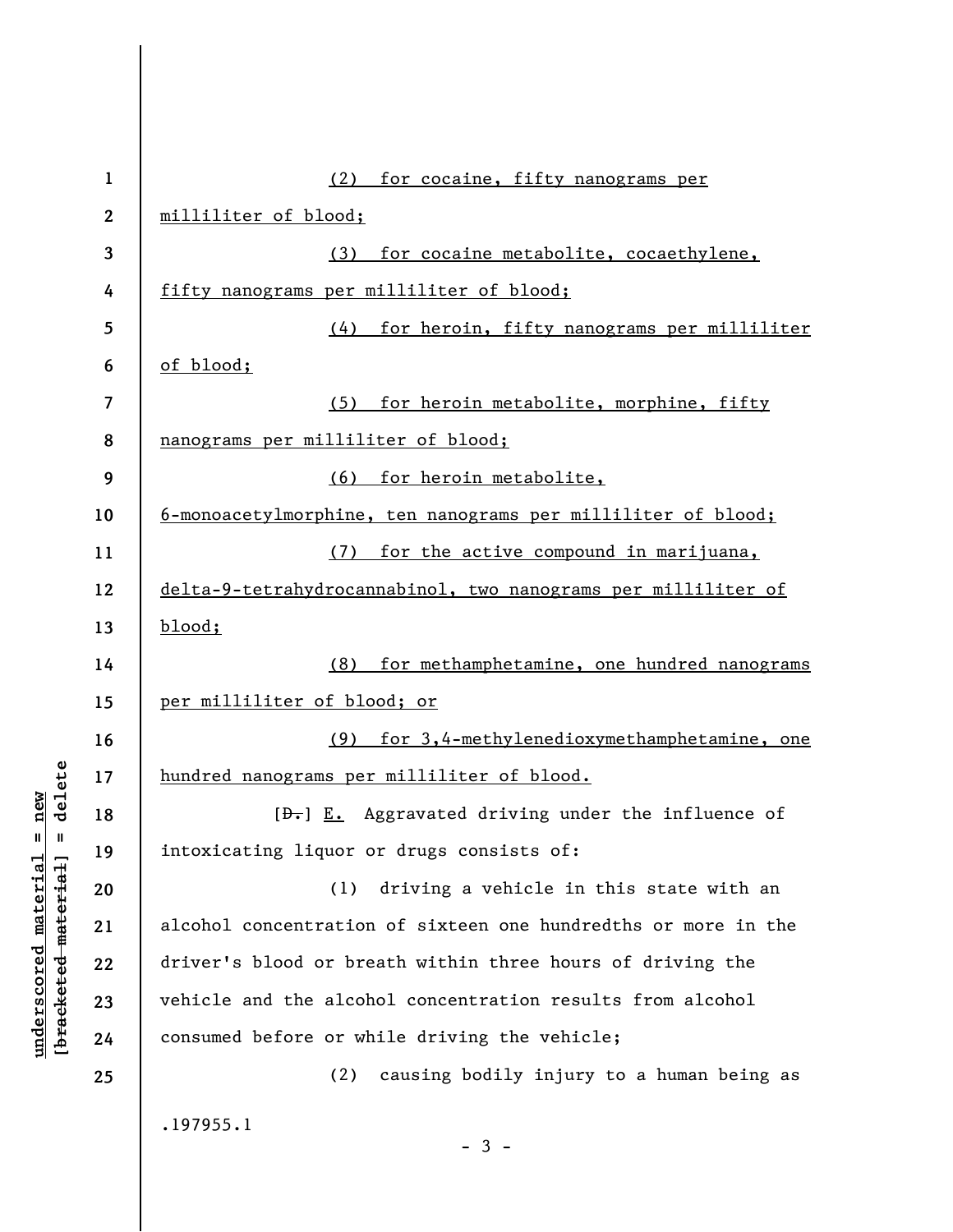a result of the unlawful operation of a motor vehicle while driving under the influence of intoxicating liquor or drugs; or

(3) refusing to submit to chemical testing, as provided for in the Implied Consent Act, and in the judgment of the court, based upon evidence of intoxication presented to the court, the driver was under the influence of intoxicating liquor or drugs.

 $[E_{\bullet}]$  F. A first conviction pursuant to this section shall be punished, notwithstanding the provisions of Section 31-18-13 NMSA 1978, by imprisonment for not more than ninety days or by a fine of not more than five hundred dollars (\$500), or both; provided that if the sentence is suspended in whole or in part or deferred, the period of probation may extend beyond ninety days but shall not exceed one year. Upon a first conviction pursuant to this section, an offender shall be sentenced to not less than twenty-four hours of community service. In addition, the offender may be required to pay a fine of three hundred dollars (\$300). The offender shall be ordered by the court to participate in and complete a screening program described in Subsection  $[K]$   $L$  of this section and to attend a driver rehabilitation program for alcohol or drugs, also known as a "DWI school", approved by the bureau and also may be required to participate in other rehabilitative services as the court shall determine to be necessary. In addition to those penalties, when an offender commits aggravated driving

.197955.1

delete **[bracketed material] = delete**  $underscored material = new$ **underscored material = new**  $\frac{1}{2}$  = [44-beted material]

**1** 

**2** 

**3** 

**4** 

**5** 

**6** 

**7** 

**8** 

**9** 

**10** 

**11** 

**12** 

**13** 

**14** 

**15** 

**16** 

**17** 

**18** 

**19** 

**20** 

**21** 

**22** 

**23** 

**24** 

**25** 

- 4 -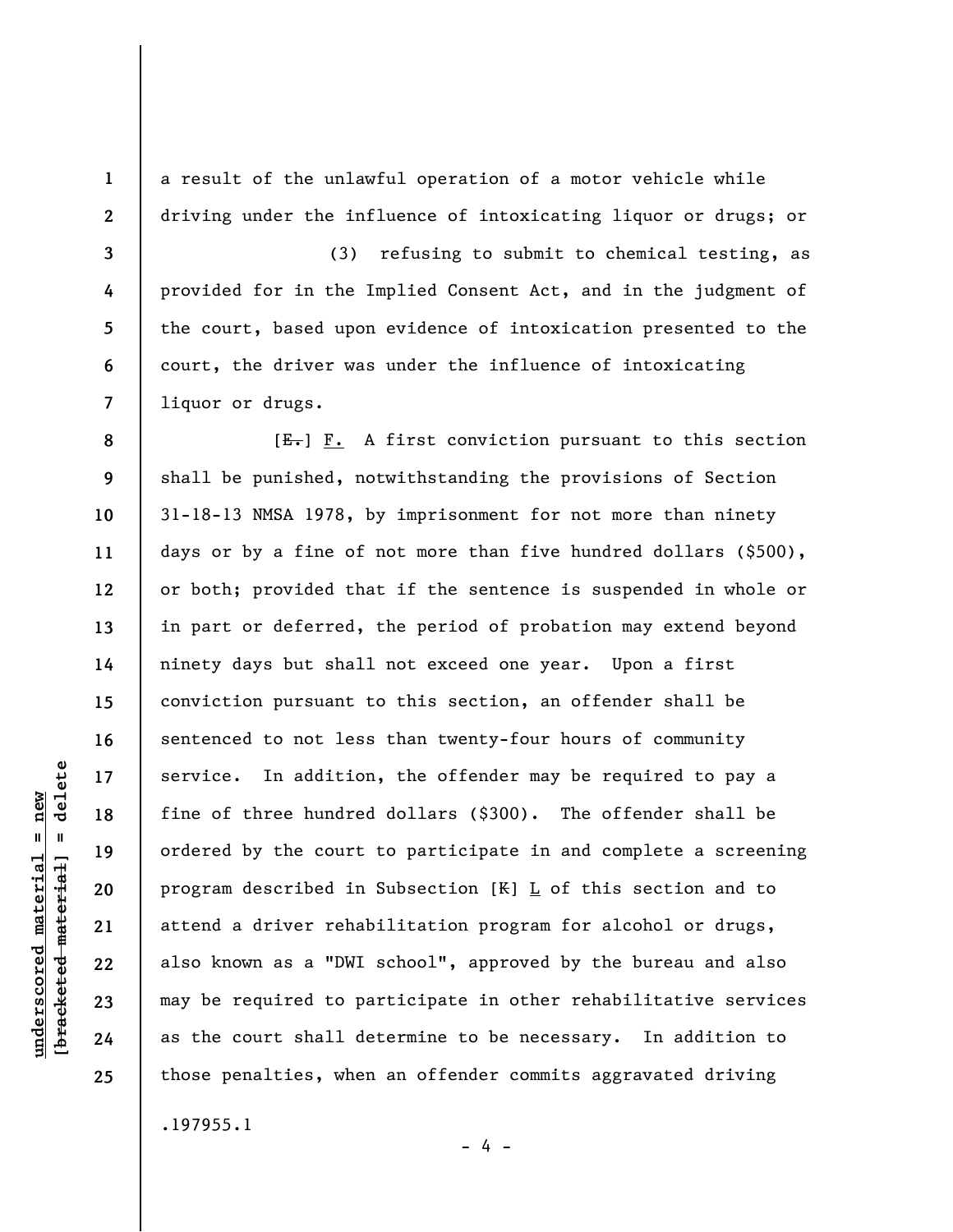**1 2 3 4 5 6 7 8 9 10 11 12 13 14 15 16 17 18 19 20**  under the influence of intoxicating liquor or drugs, the offender shall be sentenced to not less than forty-eight consecutive hours in jail. If an offender fails to complete, within a time specified by the court, any community service, screening program, treatment program or DWI school ordered by the court or fails to comply with any other condition of probation, the offender shall be sentenced to not less than an additional forty-eight consecutive hours in jail. Any jail sentence imposed pursuant to this subsection for failure to complete, within a time specified by the court, any community service, screening program, treatment program or DWI school ordered by the court or for aggravated driving under the influence of intoxicating liquor or drugs shall not be suspended, deferred or taken under advisement. On a first conviction pursuant to this section, any time spent in jail for the offense prior to the conviction for that offense shall be credited to any term of imprisonment fixed by the court. A deferred sentence pursuant to this subsection shall be considered a first conviction for the purpose of determining subsequent convictions.

 $[F-]$  G. A second or third conviction pursuant to this section shall be punished, notwithstanding the provisions of Section 31-18-13 NMSA 1978, by imprisonment for not more than three hundred sixty-four days or by a fine of not more than one thousand dollars (\$1,000), or both; provided that if .197955.1

 $\frac{1}{2}$  intereted material = delete **[bracketed material] = delete**  $underscored material = new$ **underscored material = new**

**21** 

**22** 

**23** 

**24** 

**25** 

 $- 5 -$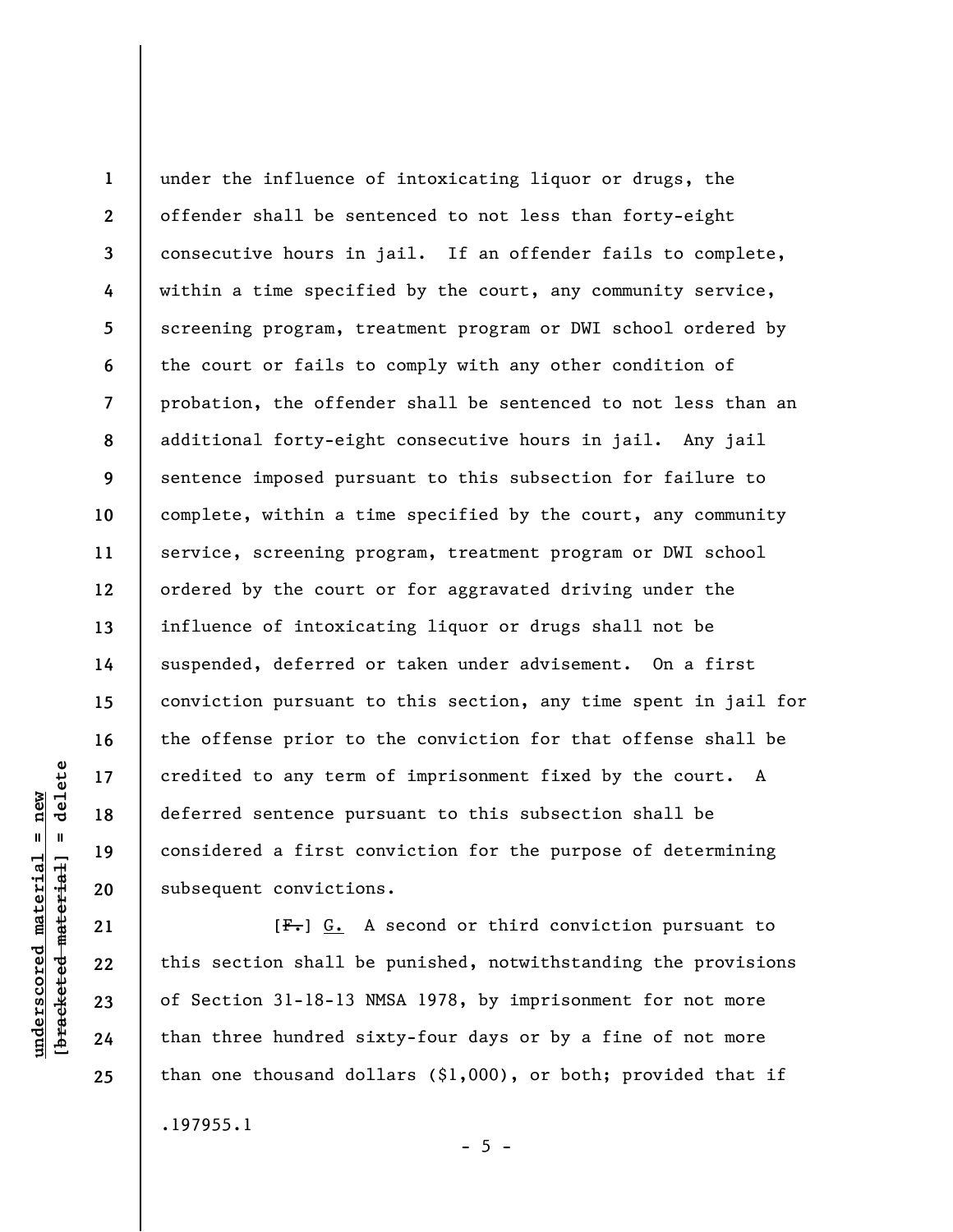the sentence is suspended in whole or in part, the period of probation may extend beyond one year but shall not exceed five years. Notwithstanding any provision of law to the contrary for suspension or deferment of execution of a sentence:

**5 6 7 8 9 10 11 12 13 14 15 16 17 18**  (1) upon a second conviction, an offender shall be sentenced to a jail term of not less than ninety-six consecutive hours, not less than forty-eight hours of community service and a fine of five hundred dollars (\$500). In addition to those penalties, when an offender commits aggravated driving under the influence of intoxicating liquor or drugs, the offender shall be sentenced to a jail term of not less than ninety-six consecutive hours. If an offender fails to complete, within a time specified by the court, any community service, screening program or treatment program ordered by the court, the offender shall be sentenced to not less than an additional seven consecutive days in jail. A penalty imposed pursuant to this paragraph shall not be suspended or deferred or taken under advisement; and

(2) upon a third conviction, an offender shall be sentenced to a jail term of not less than thirty consecutive days, not less than ninety-six hours of community service and a fine of seven hundred fifty dollars (\$750). In addition to those penalties, when an offender commits aggravated driving under the influence of intoxicating liquor or drugs, the offender shall be sentenced to a jail term of not less than .197955.1

 $\frac{1}{2}$  of  $\frac{1}{2}$  and  $\frac{1}{2}$  and  $\frac{1}{2}$  and  $\frac{1}{2}$  and  $\frac{1}{2}$  and  $\frac{1}{2}$  and  $\frac{1}{2}$  and  $\frac{1}{2}$  and  $\frac{1}{2}$  and  $\frac{1}{2}$  and  $\frac{1}{2}$  and  $\frac{1}{2}$  and  $\frac{1}{2}$  and  $\frac{1}{2}$  and  $\frac{1}{2}$  an **[bracketed material] = delete**  $underscored material = new$ **underscored material = new**

**19** 

**20** 

**21** 

**22** 

**23** 

**24** 

**25** 

**1** 

**2** 

**3** 

**4** 

 $- 6 -$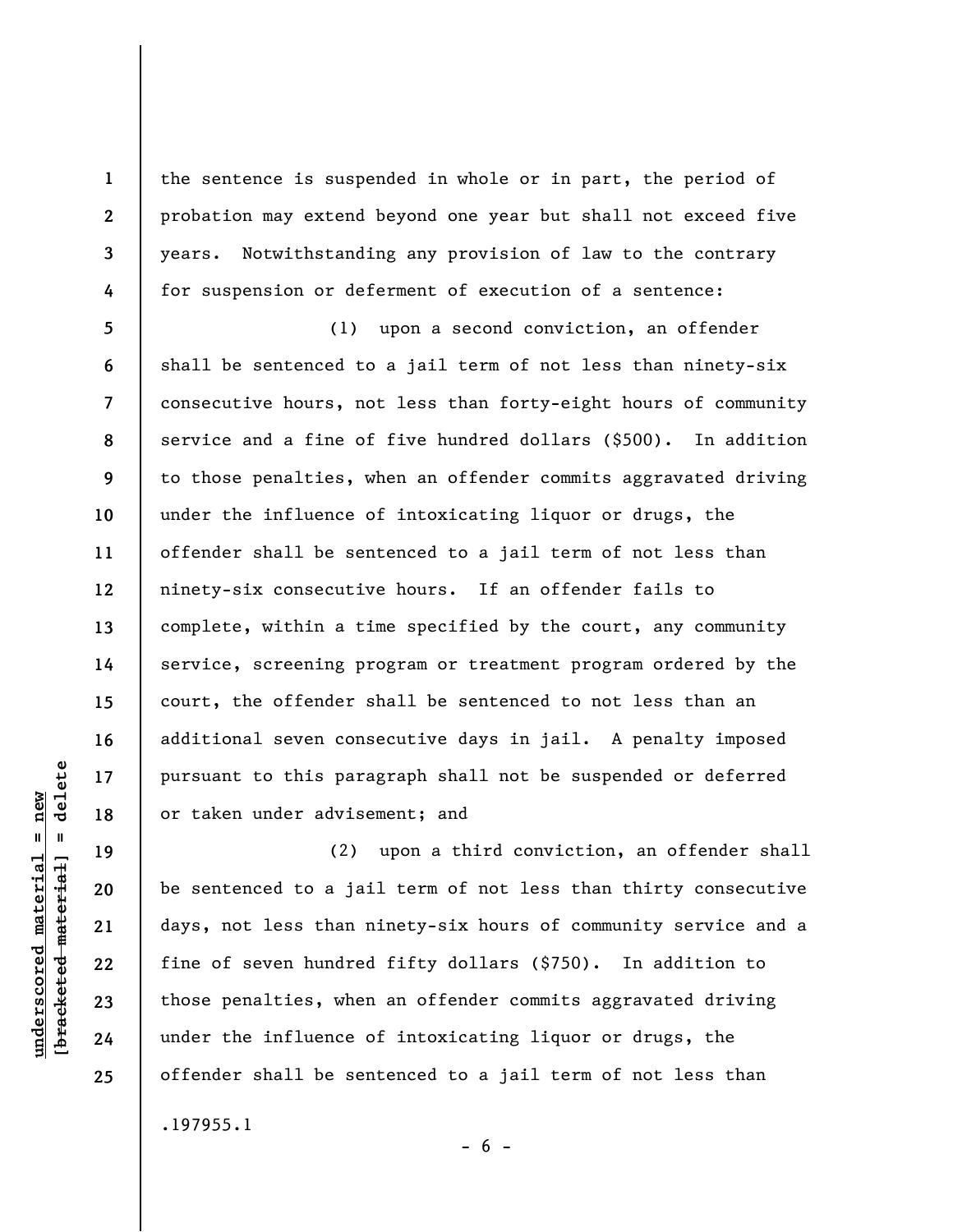sixty consecutive days. If an offender fails to complete, within a time specified by the court, any community service, screening program or treatment program ordered by the court, the offender shall be sentenced to not less than an additional sixty consecutive days in jail. A penalty imposed pursuant to this paragraph shall not be suspended or deferred or taken under advisement.

**8 9 10 11 12 13**   $[G<sub>r</sub>]$  H. Upon a fourth conviction pursuant to this section, an offender is guilty of a fourth degree felony and, notwithstanding the provisions of Section 31-18-15 NMSA 1978, shall be sentenced to a term of imprisonment of eighteen months, six months of which shall not be suspended, deferred or taken under advisement.

 $[H<sub>1</sub>]$  I. Upon a fifth conviction pursuant to this section, an offender is guilty of a fourth degree felony and, notwithstanding the provisions of Section 31-18-15 NMSA 1978, shall be sentenced to a term of imprisonment of two years, one year of which shall not be suspended, deferred or taken under advisement.

 $[\frac{1}{\sqrt{1}}]$  J. Upon a sixth conviction pursuant to this section, an offender is guilty of a third degree felony and, notwithstanding the provisions of Section 31-18-15 NMSA 1978, shall be sentenced to a term of imprisonment of thirty months, eighteen months of which shall not be suspended, deferred or taken under advisement.

- 7 -

.197955.1

 $\frac{1}{2}$  intereted material = delete **[bracketed material] = delete**  $underscored material = new$ **underscored material = new**

**1** 

**2** 

**3** 

**4** 

**5** 

**6** 

**7** 

**14** 

**15** 

**16** 

**17** 

**18** 

**19** 

**20** 

**21** 

**22** 

**23** 

**24**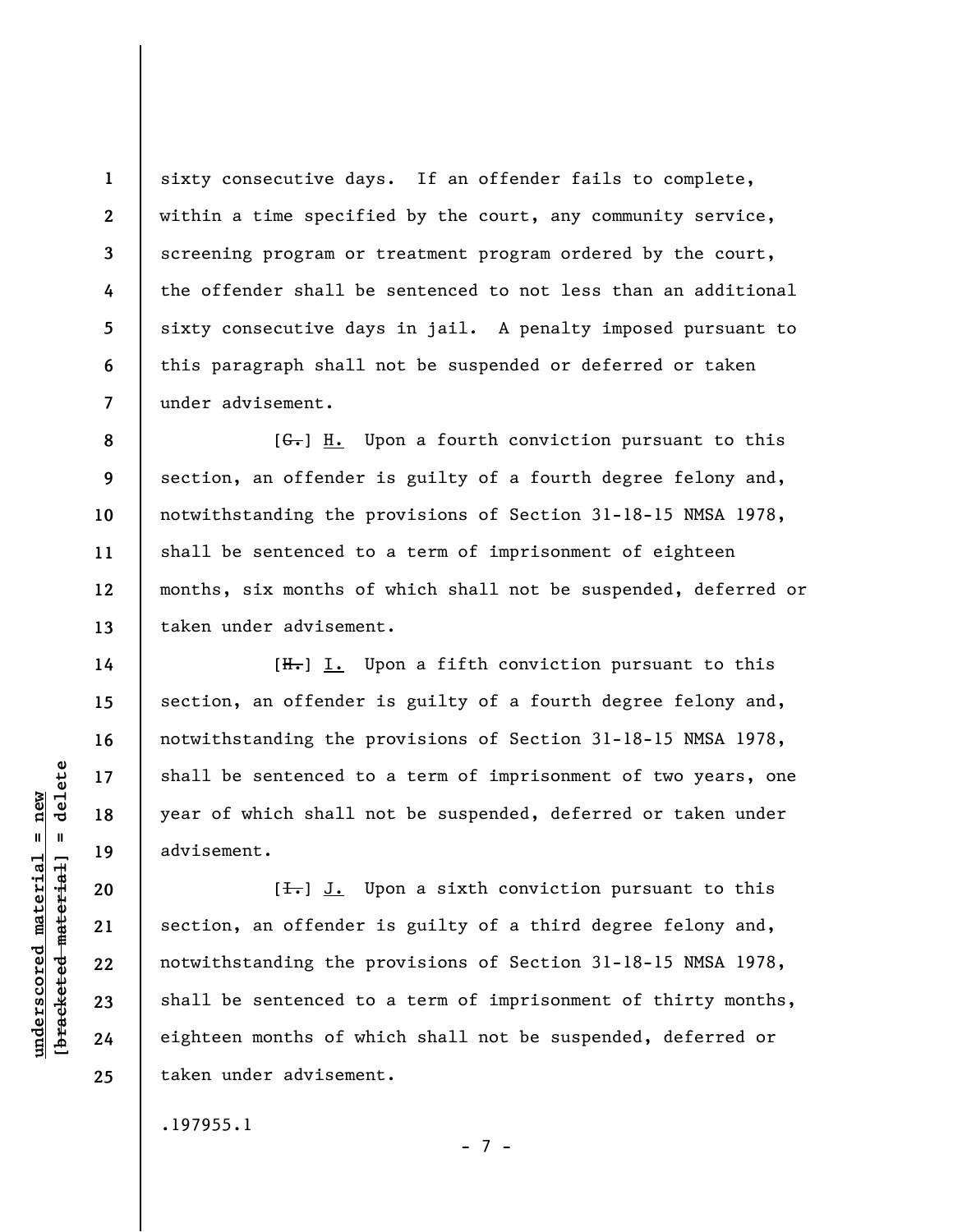$[\frac{1}{\sqrt{1}}]$  K. Upon a seventh or subsequent conviction pursuant to this section, an offender is guilty of a third degree felony and, notwithstanding the provisions of Section 31-18-15 NMSA 1978, shall be sentenced to a term of imprisonment of three years, two years of which shall not be suspended, deferred or taken under advisement.

**8**   $[K-]$   $L.$  Upon any conviction pursuant to this section, an offender shall be required to participate in and complete, within a time specified by the court, an alcohol or drug abuse screening program approved by the department of finance and administration and, if necessary, a treatment program approved by the court. The requirement imposed pursuant to this subsection shall not be suspended, deferred or taken under advisement.

 $[\frac{L}{\sqrt{L}}]$  M. Upon a second or third conviction pursuant to this section, an offender shall be required to participate in and complete, within a time specified by the court:

(1) not less than a twenty-eight-day inpatient, residential or in-custody substance abuse treatment program approved by the court;

(2) not less than a ninety-day outpatient treatment program approved by the court;

(3) a drug court program approved by the court; or

(4) any other substance abuse treatment

- 8 -

.197955.1

 $\frac{1}{2}$  of  $\frac{1}{2}$  and  $\frac{1}{2}$  and  $\frac{1}{2}$  and  $\frac{1}{2}$  and  $\frac{1}{2}$  and  $\frac{1}{2}$  and  $\frac{1}{2}$  and  $\frac{1}{2}$  and  $\frac{1}{2}$  and  $\frac{1}{2}$  and  $\frac{1}{2}$  and  $\frac{1}{2}$  and  $\frac{1}{2}$  and  $\frac{1}{2}$  and  $\frac{1}{2}$  an **[bracketed material] = delete**  $underscored material = new$ **underscored material = new**

**1** 

**2** 

**3** 

**4** 

**5** 

**6** 

**7** 

**9** 

**10** 

**11** 

**12** 

**13** 

**14** 

**15** 

**16** 

**17** 

**18** 

**19** 

**20** 

**21** 

**22** 

**23** 

**24**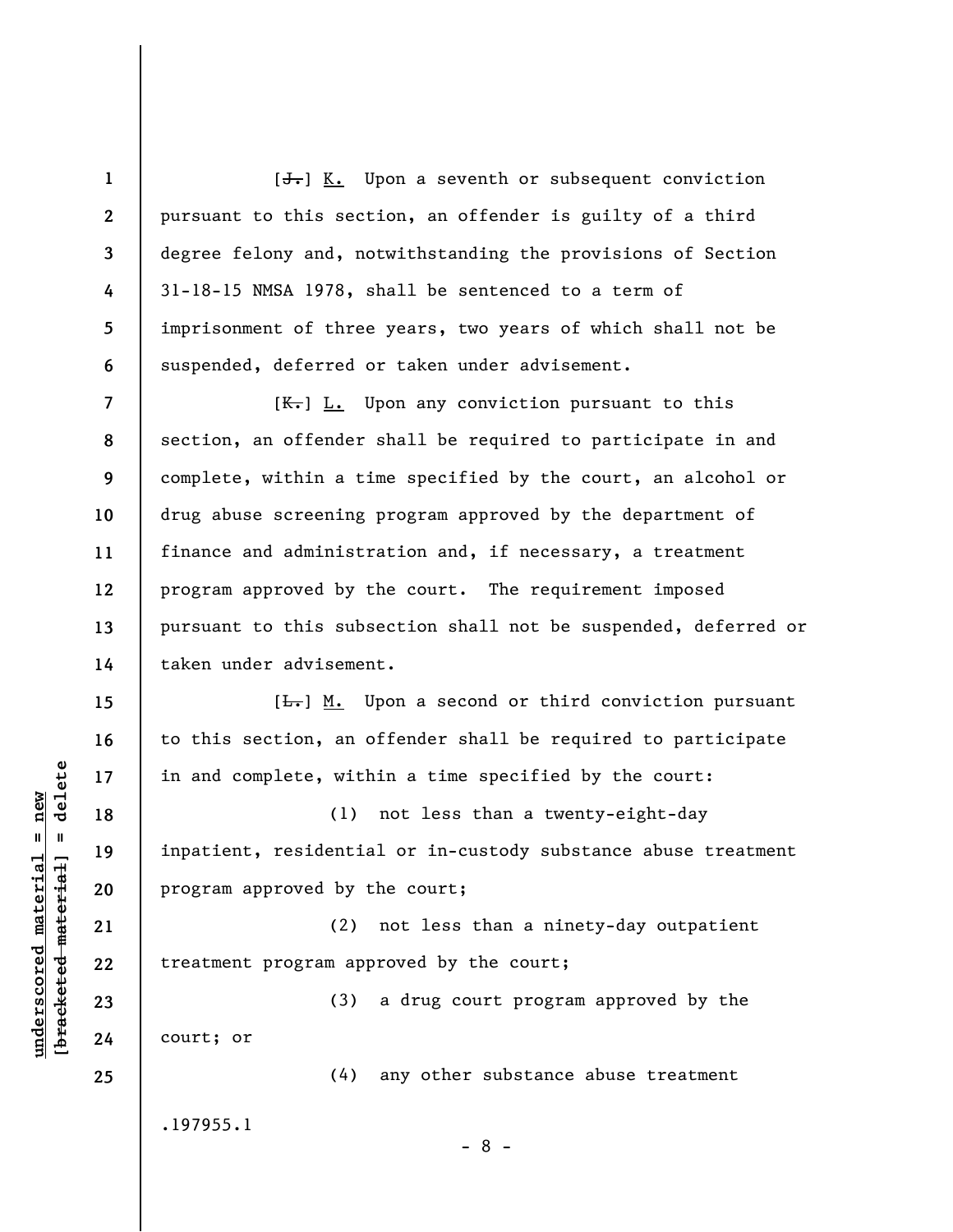**1** 

**2** 

**3** 

**4** 

**5** 

**6** 

**7** 

**8** 

**9** 

**10** 

**11** 

**12** 

**13** 

**14** 

**15** 

**16** 

**17** 

**18** 

**19** 

**20** 

**21** 

**22** 

**23** 

**24** 

**25** 

program approved by the court.

The requirement imposed pursuant to this subsection shall not be suspended, deferred or taken under advisement.

[M.] N. Upon a felony conviction pursuant to this section, the corrections department shall provide substance abuse counseling and treatment to the offender in its custody. While the offender is on probation or parole under its supervision, the corrections department shall also provide substance abuse counseling and treatment to the offender or shall require the offender to obtain substance abuse counseling and treatment.

 $[N_{\tau}]$  0. Upon a conviction pursuant to this section, an offender who was driving under the influence of intoxicating liquor or who had any alcohol concentration in the blood or breath within three hours of driving and the alcohol concentration resulted from alcohol consumed before or while driving the vehicle shall be required to obtain an ignition interlock license and have an ignition interlock device installed and operating on all motor vehicles driven by the offender, pursuant to rules adopted by the  $[traffic\;safety]$ bureau. Unless determined by the bureau to be indigent, the offender shall pay all costs associated with having an ignition interlock device installed on the appropriate motor vehicles. The offender shall operate only those vehicles equipped with ignition interlock devices for:

- 9 -

.197955.1

**underscored material = new [bracketed material] = delete**

 $underscored material = new$  $\frac{1}{2}$ 

delete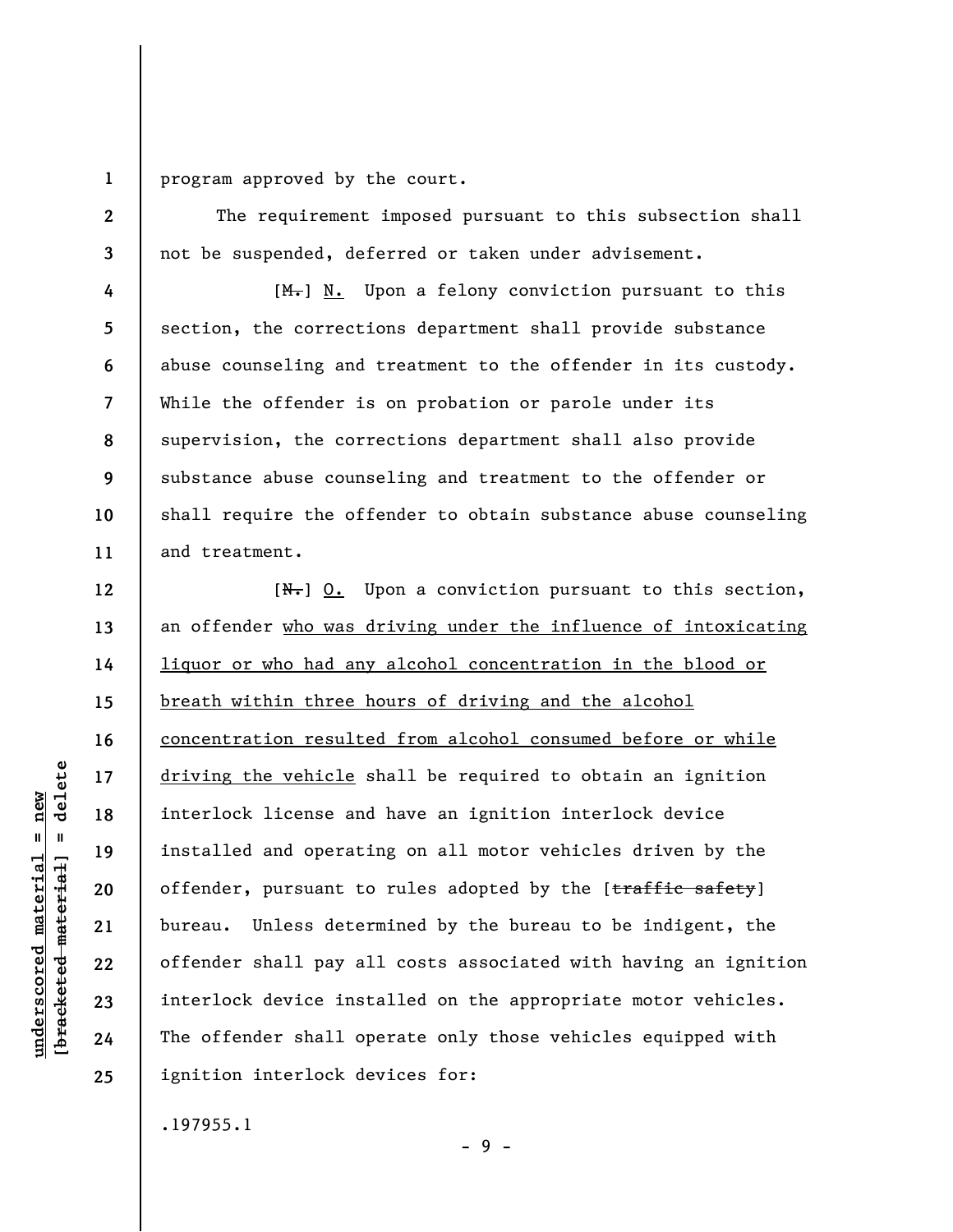**1 2 3 4 5 6 7 8 9 10 11 12 13 14 15 16 17 18 19 20 21 22 23**  (1) a period of one year, for a first [offender] conviction; (2) a period of two years, for a second conviction [pursuant to this section]; (3) a period of three years, for a third conviction [pursuant to this section]; or (4) the remainder of the offender's life, for a fourth or subsequent conviction. [pursuant to this section.  $\theta$ . P. Five years from the date of a fourth or subsequent conviction pursuant to this section and every five years thereafter, [a fourth or subsequent] an offender may apply to a district court for restoration of a driver's license and for removal of the ignition interlock device requirement, [provided in this section and for restoration of a driver's Hicense] if applicable. A district court may, for good cause shown, remove the ignition interlock device requirement and order restoration of the license; provided that the offender has not been subsequently convicted of driving a motor vehicle under the influence of intoxicating liquor or drugs. Good cause may include an alcohol screening and proof from the interlock vendor that the person has not had violations of the interlock device. [ $P_{\tau}$ ] Q. An offender who obtains an ignition

interlock license and installs an ignition interlock device prior to conviction shall be given credit at sentencing for the .197955.1  $-10 -$ 

 $\frac{1}{2}$  bracketed material = delete **[bracketed material] = delete**  $underscored material = new$ **underscored material = new**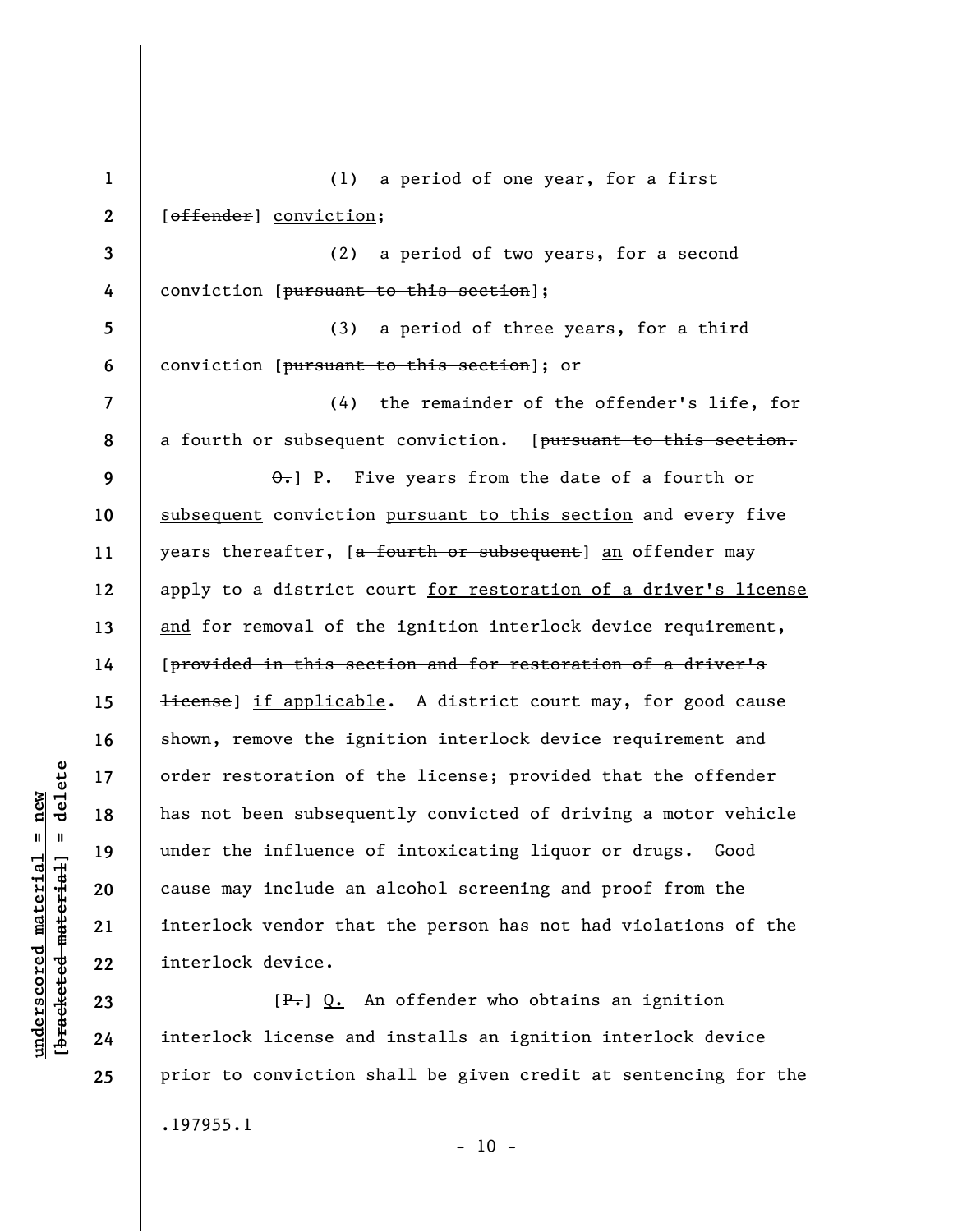**1 2** 

**3** 

**4** 

**5** 

**6** 

**7** 

**8** 

**9** 

**10** 

**11** 

**12** 

**13** 

**14** 

**15** 

**16** 

**17** 

**18** 

**19** 

**20** 

**21** 

**22** 

**23** 

**24** 

**25** 

time period the ignition interlock device has been in use.

 $[\theta_{\tau}]$  R. In the case of a first, second or third offense under this section, the magistrate court has concurrent jurisdiction with district courts to try the offender.

 $[R-]$  S. A conviction pursuant to a municipal or county ordinance in New Mexico or a law of any other jurisdiction, territory or possession of the United States or of a tribe, when that ordinance or law is equivalent to New Mexico law for driving under the influence of intoxicating liquor or drugs, and prescribes penalties for driving under the influence of intoxicating liquor or drugs, shall be deemed to be a conviction pursuant to this section for purposes of determining whether a conviction is a second or subsequent conviction.

 $[**S**$ . In addition to any other fine or fee that may be imposed pursuant to the conviction or other disposition of the offense under this section, the court may order the offender to pay the costs of any court-ordered screening and treatment programs.

 $[T<sub>1</sub>]$  U. With respect to this section and notwithstanding any provision of law to the contrary, if an offender's sentence was suspended or deferred in whole or in part and the offender violates any condition of probation, the court may impose any sentence that the court could have originally imposed and credit shall not be given for time .197955.1

- 11 -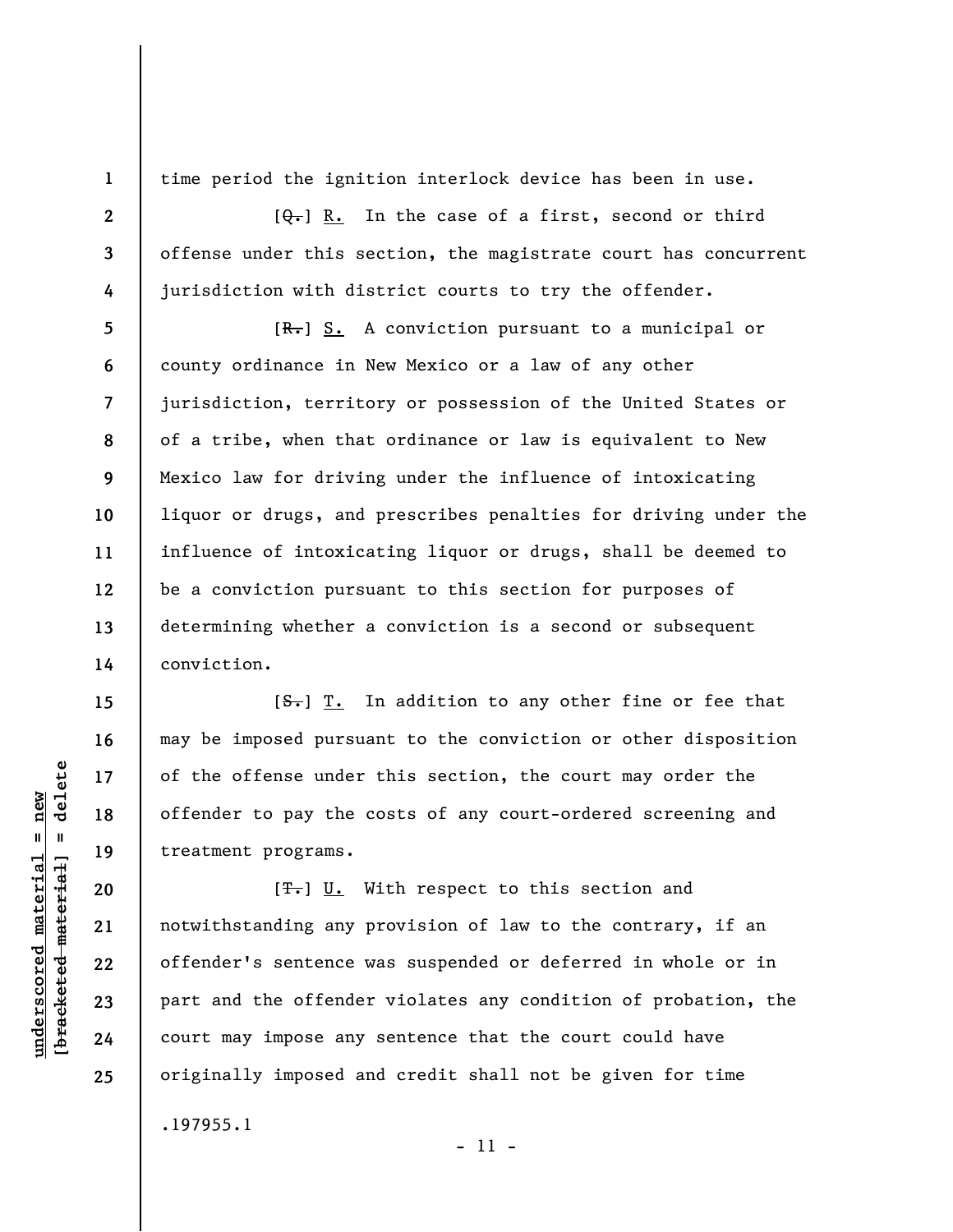**1**  served by the offender on probation.

**2 3 4 5 6 7 8 9 10 11 12 13 14 15 16 17 18 19 20 21 22 23 24 25**   $[\overline{\mathbf{U}}_{\bullet}]$  V. As used in this section: (1) "bodily injury" means an injury to a person that is not likely to cause death or great bodily harm to the person, but does cause painful temporary disfigurement or temporary loss or impairment of the functions of any member or organ of the person's body; and (2) "commercial motor vehicle" means a motor vehicle or combination of motor vehicles used in commerce to transport passengers or property if the motor vehicle: (a) has a gross combination weight rating of more than twenty-six thousand pounds inclusive of a towed unit with a gross vehicle weight rating of more than ten thousand pounds; (b) has a gross vehicle weight rating of more than twenty-six thousand pounds; (c) is designed to transport sixteen or more passengers, including the driver; or (d) is of any size and is used in the transportation of hazardous materials, which requires the motor vehicle to be placarded under applicable law." **SECTION 2.** Section 66-8-110 NMSA 1978 (being Laws 1978, Chapter 35, Section 518, as amended) is amended to read: "66-8-110. USE OF TESTS IN CRIMINAL ACTIONS OR CIVIL ACTIONS--LEVELS OF INTOXICATION--MANDATORY CHARGING.-- .197955.1  $- 12 -$ 

 $\frac{1}{2}$  intereted material = delete **[bracketed material] = delete**  $underscored material = new$ **underscored material = new**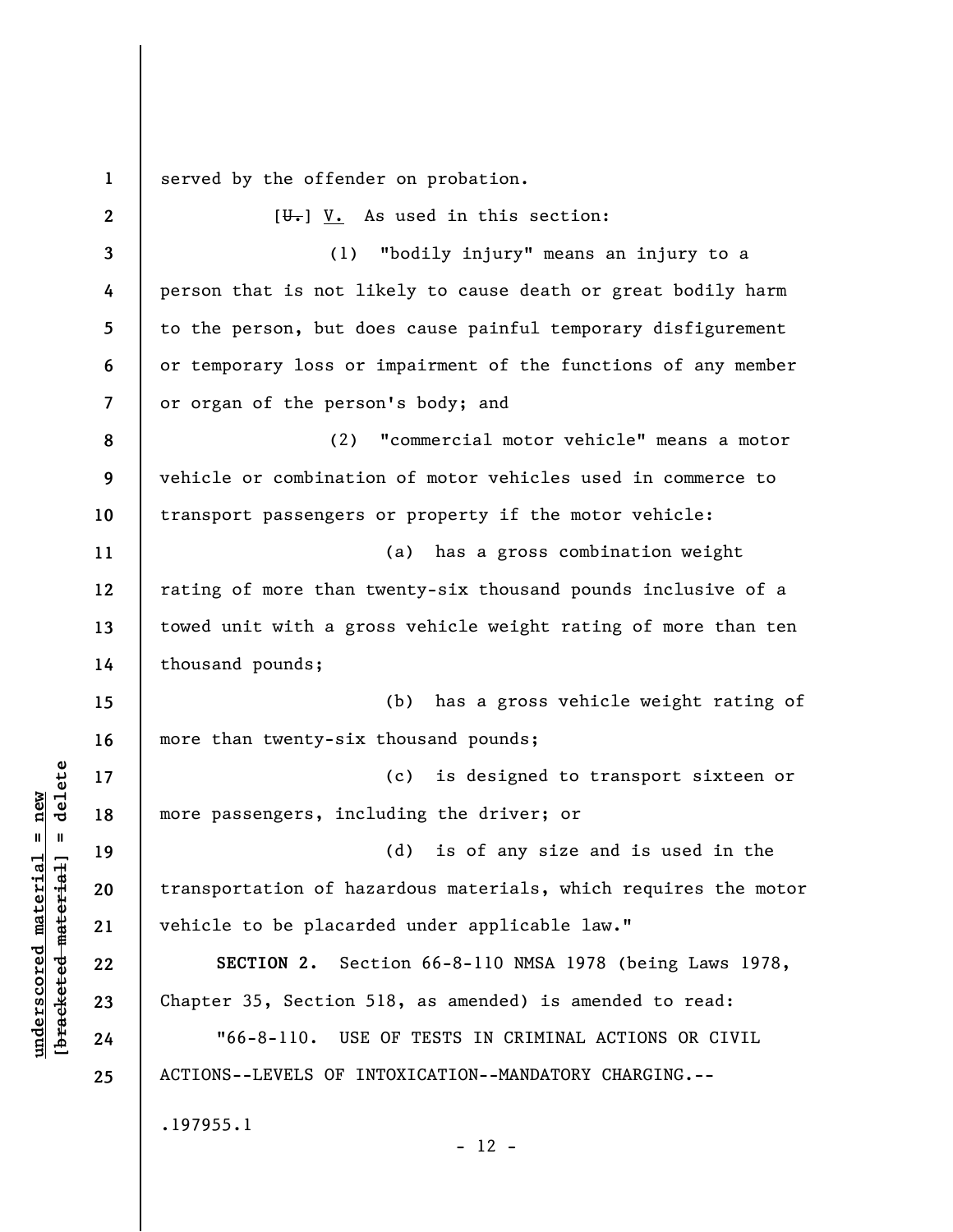**1 2 3 4 5 6 7 8 9 10 11 12 13 14 15 16 17 18 19 20 21 22 23 24 25**  A. The results of a test performed pursuant to the Implied Consent Act may be introduced into evidence in any civil action or criminal action arising out of the acts alleged to have been committed by the person tested for driving a motor vehicle while under the influence of intoxicating liquor or drugs. B. When the blood or breath of the person tested contains: (1) an alcohol concentration of less than four one hundredths, it shall be presumed that the person was not under the influence of intoxicating liquor; (2) an alcohol concentration of at least four one hundredths but less than eight one hundredths: (a) no presumption shall be made that the person either was or was not under the influence of intoxicating liquor, unless the person is driving a commercial motor vehicle; and (b) the amount of alcohol in the person's blood or breath may be considered with other competent evidence in determining whether the person was under the influence of intoxicating liquor; or (3) an alcohol concentration of four one hundredths or more and the person is driving a commercial vehicle, it shall be presumed that the person is under the influence of intoxicating liquor. .197955.1

 $\frac{1}{2}$  intereted material = delete **[bracketed material] = delete**  $underscored$  material = new **underscored material = new**

 $- 13 -$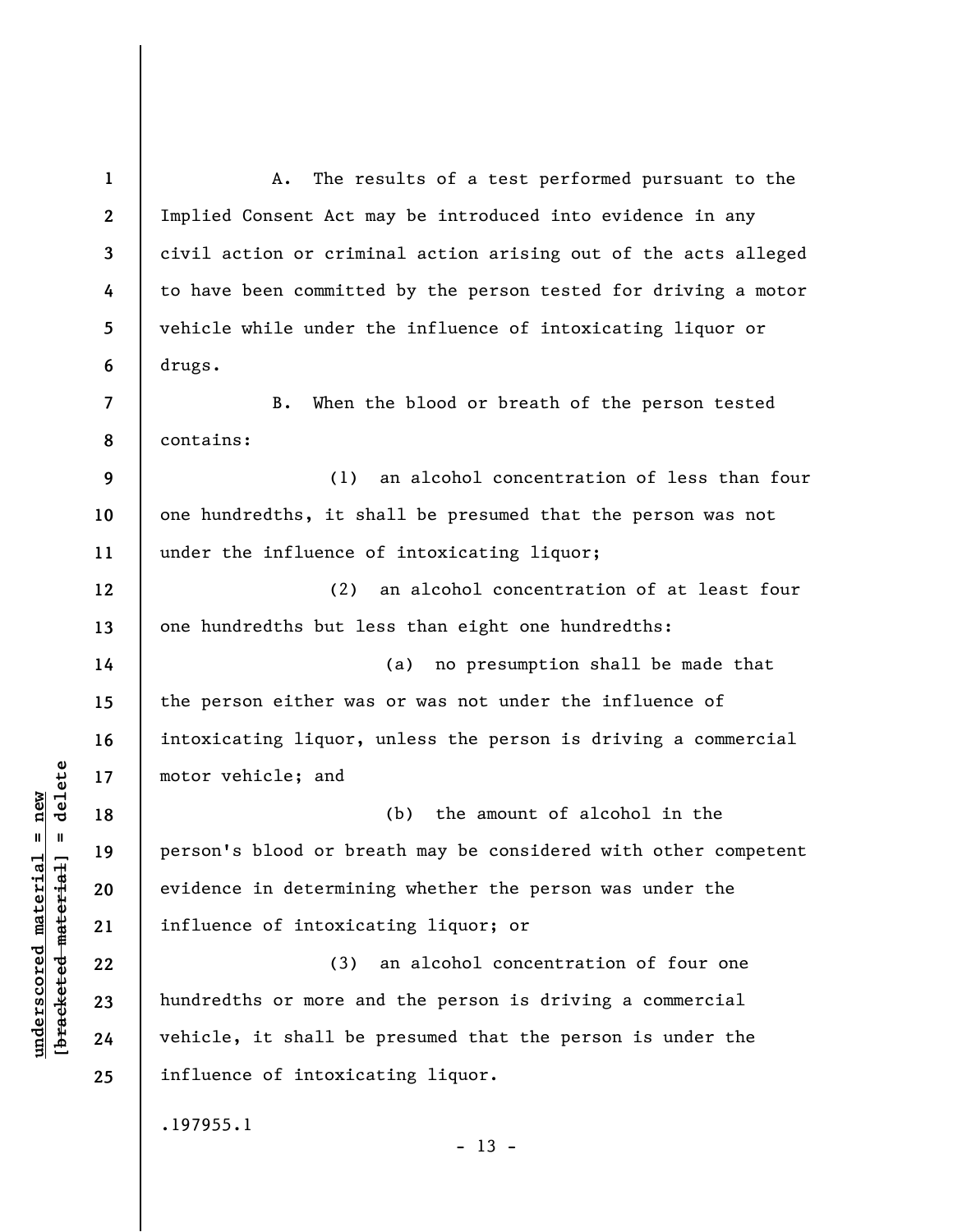C. The arresting officer shall charge the person tested with a violation of Section 66-8-102 NMSA 1978 when the blood or breath of the person contains an alcohol concentration  $[~~of~~$ : (1) eight one hundredths or more; or

(2) four one hundredths or more if the person is driving a commercial motor vehicle] or a controlled substance or metabolite concentration that is unlawful pursuant to the provisions of Section 66-8-102 NMSA 1978.

D. When a person is less than twenty-one years of age and the blood or breath of the person contains an alcohol concentration of two one hundredths or more, the person's driving privileges shall be revoked pursuant to the provisions of the Implied Consent Act.

E. If the test performed pursuant to the Implied Consent Act is administered more than three hours after the person was driving a vehicle, the test result may be introduced as evidence of the alcohol or drug concentration in the person's blood or breath at the time of the test and the trier of fact shall determine what weight to give the test result for the purpose of determining a violation of Section 66-8-102 NMSA 1978.

F. The determination of alcohol concentration shall be based on the grams of alcohol in one hundred milliliters of blood or the grams of alcohol in two hundred ten liters of

.197955.1

 $\frac{1}{2}$  intereted material = delete **[bracketed material] = delete** **1** 

**2** 

**3** 

**4** 

**5** 

**6** 

**7** 

**8** 

**9** 

**10** 

**11** 

**12** 

**13** 

**14** 

**15** 

**16** 

**17** 

**18** 

**19** 

**20** 

**21** 

**22** 

**23** 

**24** 

**25** 

**underscored material = new**

 $underscored material = new$ 

 $- 14 -$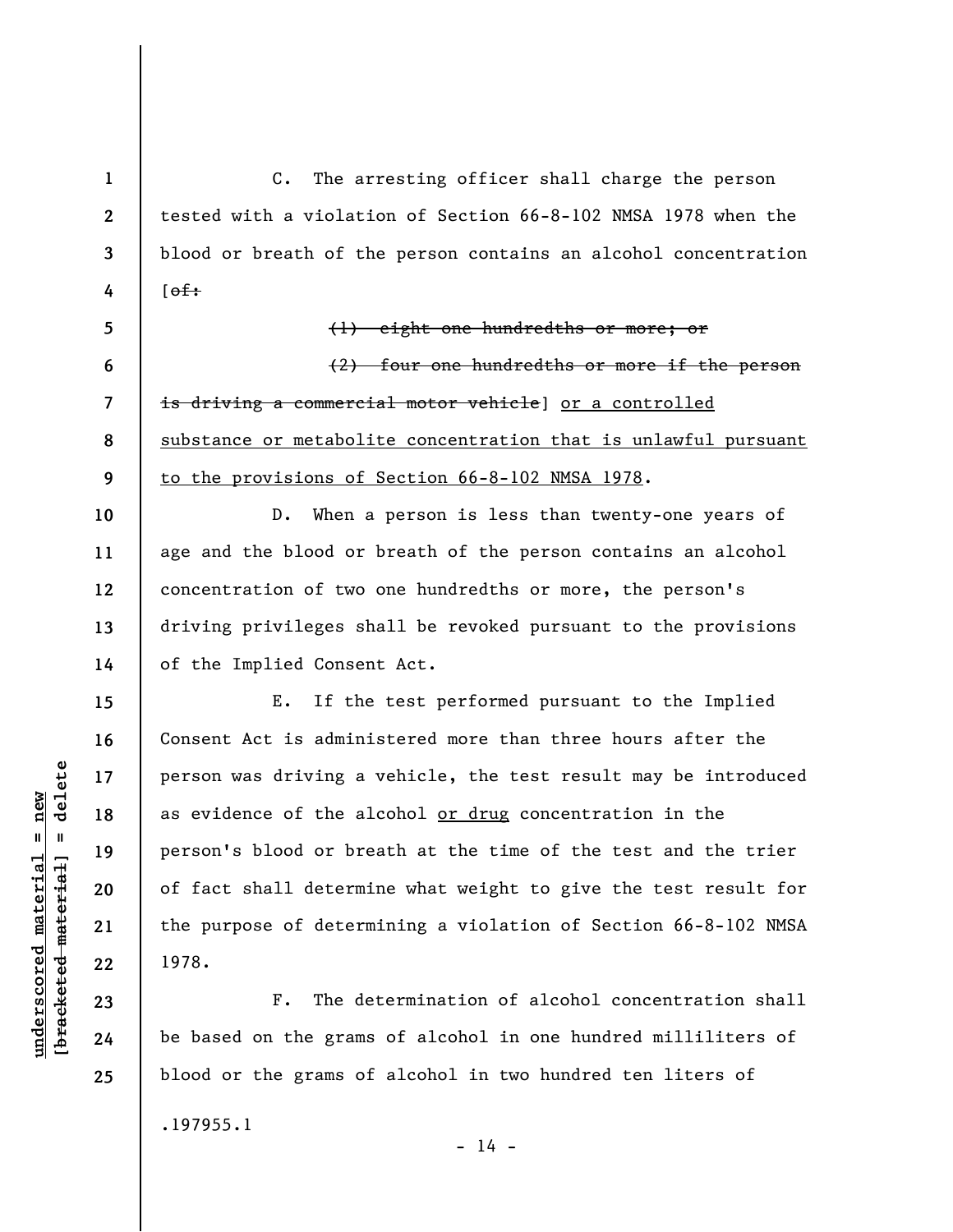breath.

**1** 

**6** 

**7** 

**8** 

**9** 

**10** 

**11** 

**12** 

**13** 

**14** 

**15** 

**16** 

**17** 

**18** 

**19** 

**20** 

**21** 

**22** 

**23** 

**24** 

**25** 

**2 3 4 5**  G. The presumptions in Subsection B of this section do not limit the introduction of other competent evidence concerning whether the person was under the influence of intoxicating liquor.

H. If a person is convicted of driving a motor vehicle while under the influence of intoxicating liquor or drugs, the trial judge shall inquire into the past driving record of the person before sentence is entered in the matter."

**SECTION 3.** Section 66-8-111 NMSA 1978 (being Laws 1978, Chapter 35, Section 519, as amended) is amended to read: "66-8-111. REFUSAL TO SUBMIT TO CHEMICAL TESTS--TESTING-- GROUNDS FOR REVOCATION OF LICENSE OR PRIVILEGE TO DRIVE.--

A. If a person under arrest for violation of an offense enumerated in the Motor Vehicle Code refuses upon request of a law enforcement officer to submit to chemical tests designated by the law enforcement agency as provided in Section 66-8-107 NMSA 1978, none shall be administered except when a municipal judge, magistrate or district judge issues a search warrant authorizing chemical tests as provided in Section 66-8-107 NMSA 1978 upon finding in a law enforcement officer's written affidavit that there is probable cause to believe that the person has driven a motor vehicle while under the influence of alcohol or a controlled substance, thereby causing the death or great bodily injury of another person, or .197955.1

 $\frac{1}{2}$  bracketed material = delete **[bracketed material] = delete**  $underscored material = new$ **underscored material = new**

 $- 15 -$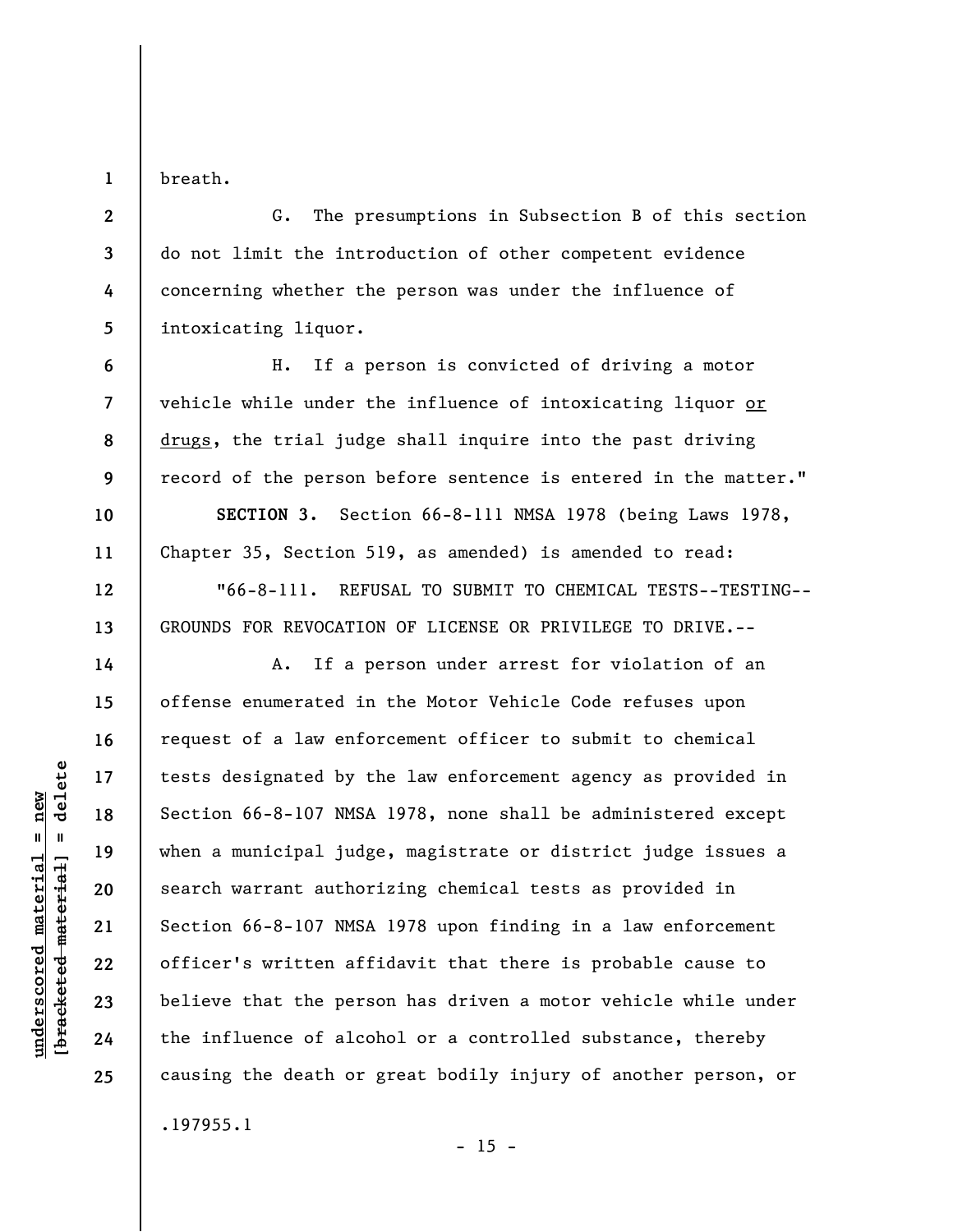there is probable cause to believe that the person has committed a felony while under the influence of alcohol or a controlled substance and that chemical tests as provided in Section 66-8-107 NMSA 1978 will produce material evidence in a felony prosecution.

B. The department, upon receipt of a statement signed under penalty of perjury from a law enforcement officer stating the officer's reasonable grounds to believe the arrested person had been driving a motor vehicle within this state while under the influence of intoxicating liquor or drugs and that, upon request, the person refused to submit to a chemical test after being advised that failure to submit could result in revocation of the person's privilege to drive, shall revoke the person's New Mexico driver's license or any nonresident operating privilege for a period of one year or until all conditions for license reinstatement are met, whichever is later.

C. The department, upon receipt of a statement signed under penalty of perjury from a law enforcement officer stating the officer's reasonable grounds to believe the arrested person had been driving a motor vehicle within this state while under the influence of intoxicating liquor or drugs and that the person submitted to chemical testing pursuant to Section 66-8-107 NMSA 1978 and the test results indicated an alcohol, a controlled substance or a metabolite concentration .197955.1

 $- 16 -$ 

 $\frac{1}{2}$  bracketed material = delete **[bracketed material] = delete**  $underscored material = new$ **underscored material = new**

**1** 

**2** 

**3** 

**4** 

**5** 

**6** 

**7** 

**8** 

**9** 

**10** 

**11** 

**12** 

**13** 

**14** 

**15** 

**16** 

**17** 

**18** 

**19** 

**20** 

**21** 

**22** 

**23** 

**24**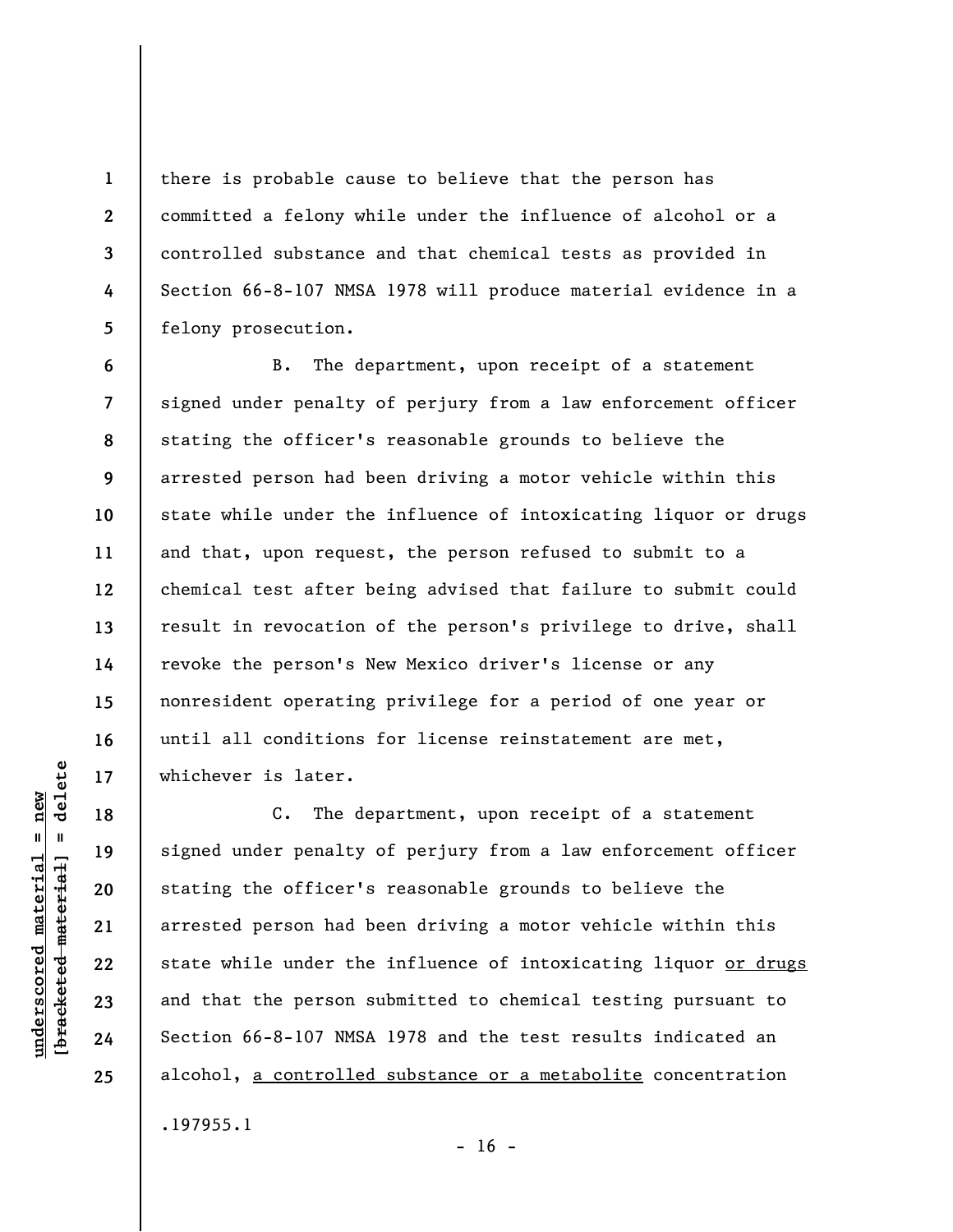| $\mathbf{1}$             | <u>that is unlawful pursuant to Section 66-8-102 NMSA 1978 or an</u> |
|--------------------------|----------------------------------------------------------------------|
| $\mathbf{2}$             | alcohol concentration in the person's blood or breath of [eight      |
| 3                        | one hundredths or more if the person is twenty-one years of age      |
| 4                        | or older, four one hundredths or more if the person is driving       |
| 5                        | a commercial motor vehicle or] two one hundredths or more if         |
| 6                        | the person is less than twenty-one years of age, shall revoke        |
| $\overline{\phantom{a}}$ | the person's license or permit to drive or [his] nonresident         |
| 8                        | operating privilege for a period of:                                 |
| 9                        | (1) six months or until all conditions for                           |
| 10                       | license reinstatement are met, whichever is later, if the            |
| 11                       | person is twenty-one years of age or older;                          |
| 12                       | (2) one year or until all conditions for                             |
| 13                       | license reinstatement are met, whichever is later, if the            |
| 14                       | person was less than twenty-one years of age at the time of the      |
| 15                       | arrest, notwithstanding any provision of the Children's Code;        |
| 16                       | or                                                                   |
| 17                       | (3) one year or until all conditions for                             |
| 18                       | license reinstatement are met, whichever is later, if the            |
| 19                       | [person has previously had his] person's license has been            |
| 20                       | revoked previously pursuant to the provisions of this section,       |
| 21                       | notwithstanding the provisions of Paragraph (1) of this              |
| 22                       | subsection.                                                          |
| 23                       | The determination of alcohol concentration shall<br>$D$ .            |
| 24                       | be based on the grams of alcohol in one hundred milliliters of       |

.197955.1

**underscored material = new [bracketed material] = delete**

 $[**bracketed**-**meterial**] = **delete**$  $underscored material = new$ 

**25** 

- 17 -

blood or the grams of alcohol in two hundred ten liters of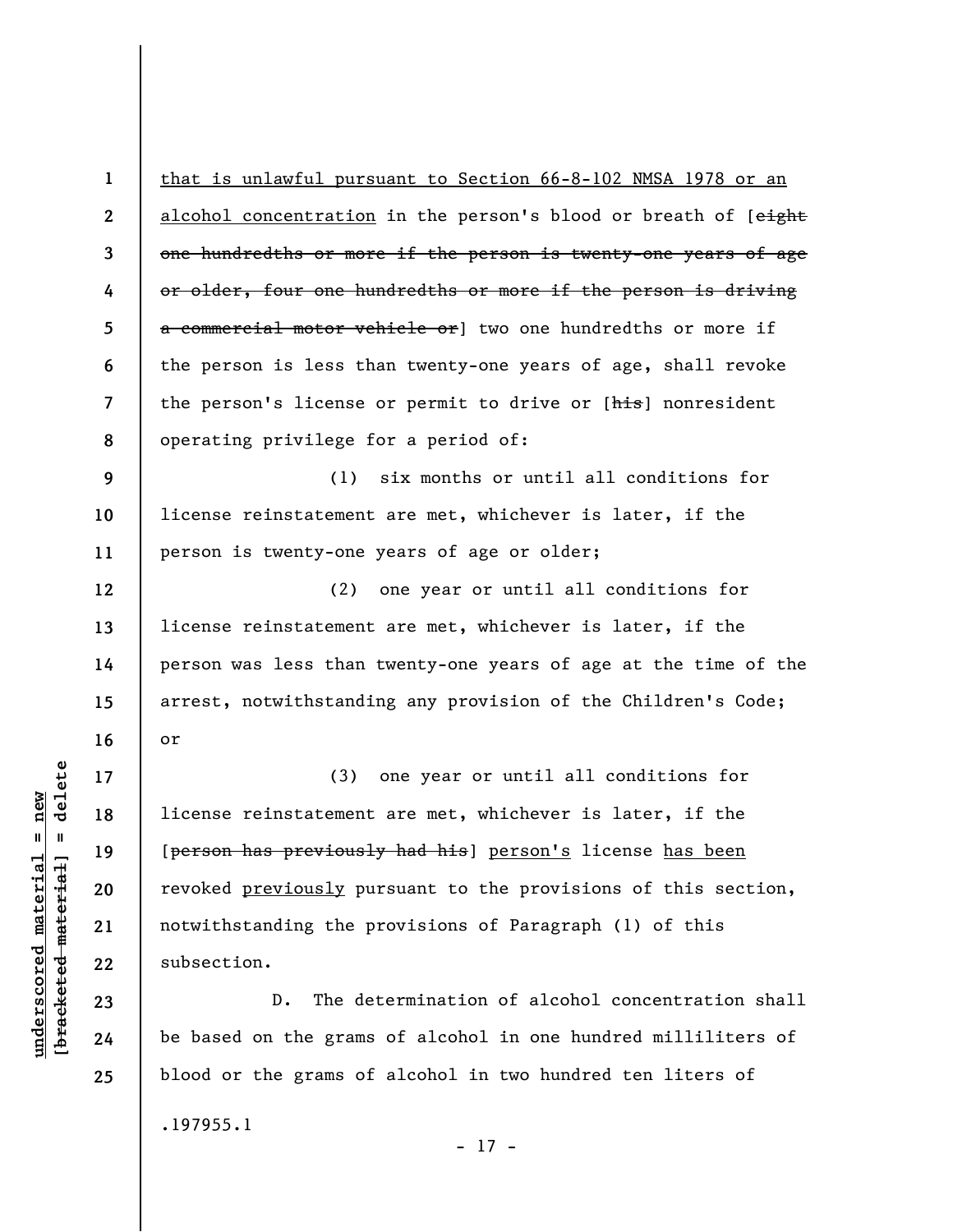**1**  breath.

**2 3 4 5 6 7 8**  E. If the person subject to the revocation provisions of this section is a resident or will become a resident within one year and is without a license to operate a motor vehicle in this state, the department shall deny the issuance of a license to [him] the person for the appropriate period of time as provided in Subsections B and C of this section.

**9 10 11 12 13 14 15 16 17 18 19**  F. A statement signed by a law enforcement officer, pursuant to the provisions of Subsection B or C of this section, shall be sworn to by the officer or shall contain a declaration substantially to the effect: "I hereby declare under penalty of perjury that the information given in this statement is true and correct to the best of my knowledge.". The statement may be signed and submitted electronically in a manner and form approved by the department. A law enforcement officer who signs a statement knowing that the statement is untrue in any material issue or matter is guilty of perjury as provided in Section 66-5-38 NMSA 1978."

**SECTION 4.** Section 66-8-111.1 NMSA 1978 (being Laws 1984, Chapter 72, Section 7, as amended by Laws 2003, Chapter 51, Section 14 and by Laws 2003, Chapter 90, Section 7) is amended to read:

"66-8-111.1. LAW ENFORCEMENT OFFICER AGENT FOR DEPARTMENT--WRITTEN NOTICE OF REVOCATION AND RIGHT TO .197955.1 - 18 -

 $\frac{1}{2}$  intereted material = delete **[bracketed material] = delete**  $underscored material = new$ **underscored material = new**

**20** 

**21** 

**22** 

**23** 

**24**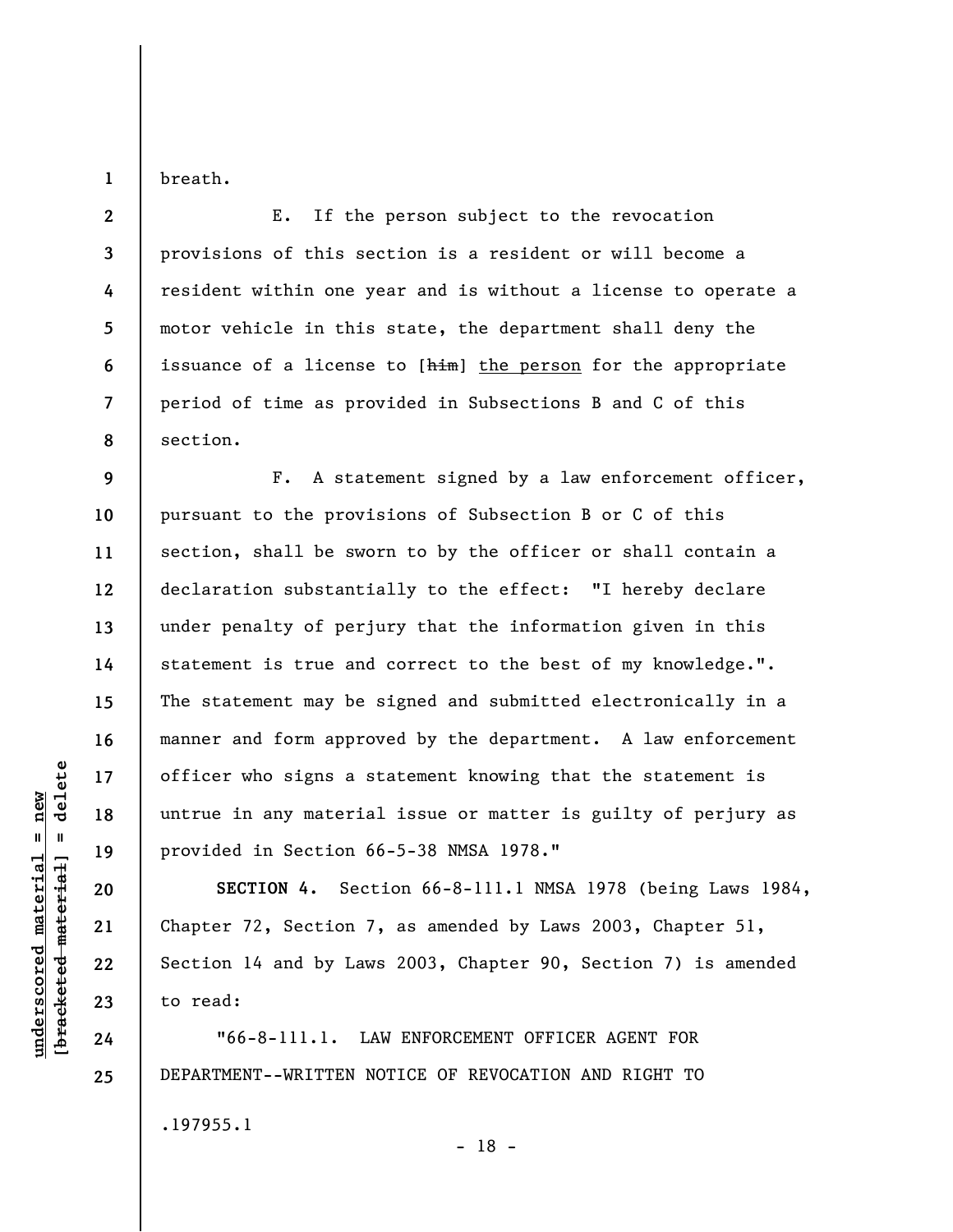**1 2 3 4 5 6 7 8 9 10 11 12 13 14 15 16 17 18 19 20 21 22 23 24**  HEARING.--On behalf of the department, a law enforcement officer requesting a chemical test or directing the administration of a chemical test pursuant to Section 66-8-107 NMSA 1978 shall serve immediate written notice of revocation and of right to a hearing on a person who refuses to permit chemical testing or on a person who submits to a chemical test the results of which indicate an alcohol, a controlled substance or a metabolite concentration that is unlawful pursuant to Section 66-8-102 NMSA 1978 or an alcohol concentration in the person's blood or breath of [eight one hundredths or more if the person is twenty-one years of age or older, four one hundredths or more if the person is driving a commercial motor vehicle or] two one hundredths or more if the person is less than twenty-one years of age. Upon serving notice of revocation, the law enforcement officer shall take the license or permit of the driver, if any, and issue a temporary license valid for twenty days or, if the driver requests a hearing pursuant to Section 66-8-112 NMSA 1978, valid until the date the department issues the order following that hearing; provided that a temporary license shall not be issued to a driver without a valid license or permit. The law enforcement officer shall send the person's driver's license to the department along with the signed statement required pursuant to Section 66-8-111 NMSA 1978."

**SECTION 5.** Section 66-8-112 NMSA 1978 (being Laws 1978, .197955.1

- 19 -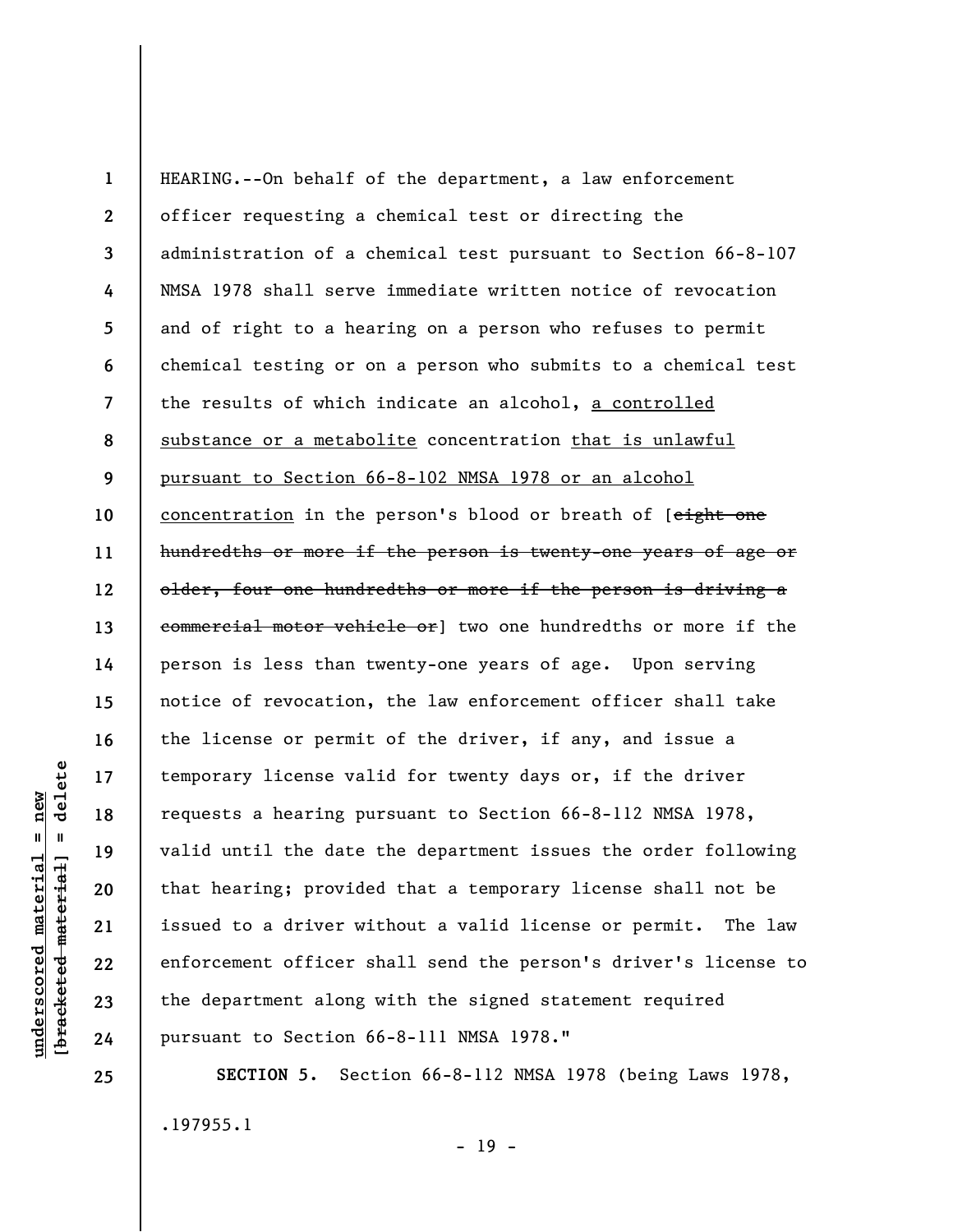**1 2 3**  Chapter 35, Section 520, as amended by Laws 2003, Chapter 51, Section 15 and by Laws 2003, Chapter 90, Section 8) is amended to read:

"66-8-112. REVOCATION OF LICENSE OR PRIVILEGE TO DRIVE--NOTICE--EFFECTIVE DATE--HEARING--HEARING COSTS-- REVIEW.--

**7 8 9 10 11 12 13**  A. The effective date of revocation pursuant to Section 66-8-111 NMSA 1978 is twenty days after notice of revocation or, if the person whose driver's license or privilege to drive is being revoked or denied requests a hearing pursuant to this section, the date that the department issues the order following that hearing. The date of notice of revocation is:

(1) the date the law enforcement officer serves written notice of revocation and of right to a hearing pursuant to Section 66-8-111.1 NMSA 1978; or

(2) in the event the results of a chemical test cannot be obtained immediately, the date notice of revocation is served by mail by the department. This notice of revocation and of right to a hearing shall be sent by certified mail and shall be deemed to have been served on the date borne by the return receipt showing delivery, refusal of the addressee to accept delivery or attempted delivery of the notice at the address obtained by the arresting law enforcement officer or on file with the department.

 $- 20 -$ 

.197955.1

delete **[bracketed material] = delete**  $underscored material = new$ **underscored material = new**  $\mathbf{I}$ bracketed material

**4** 

**5** 

**6** 

**14** 

**15** 

**16** 

**17** 

**18** 

**19** 

**20** 

**21** 

**22** 

**23** 

**24**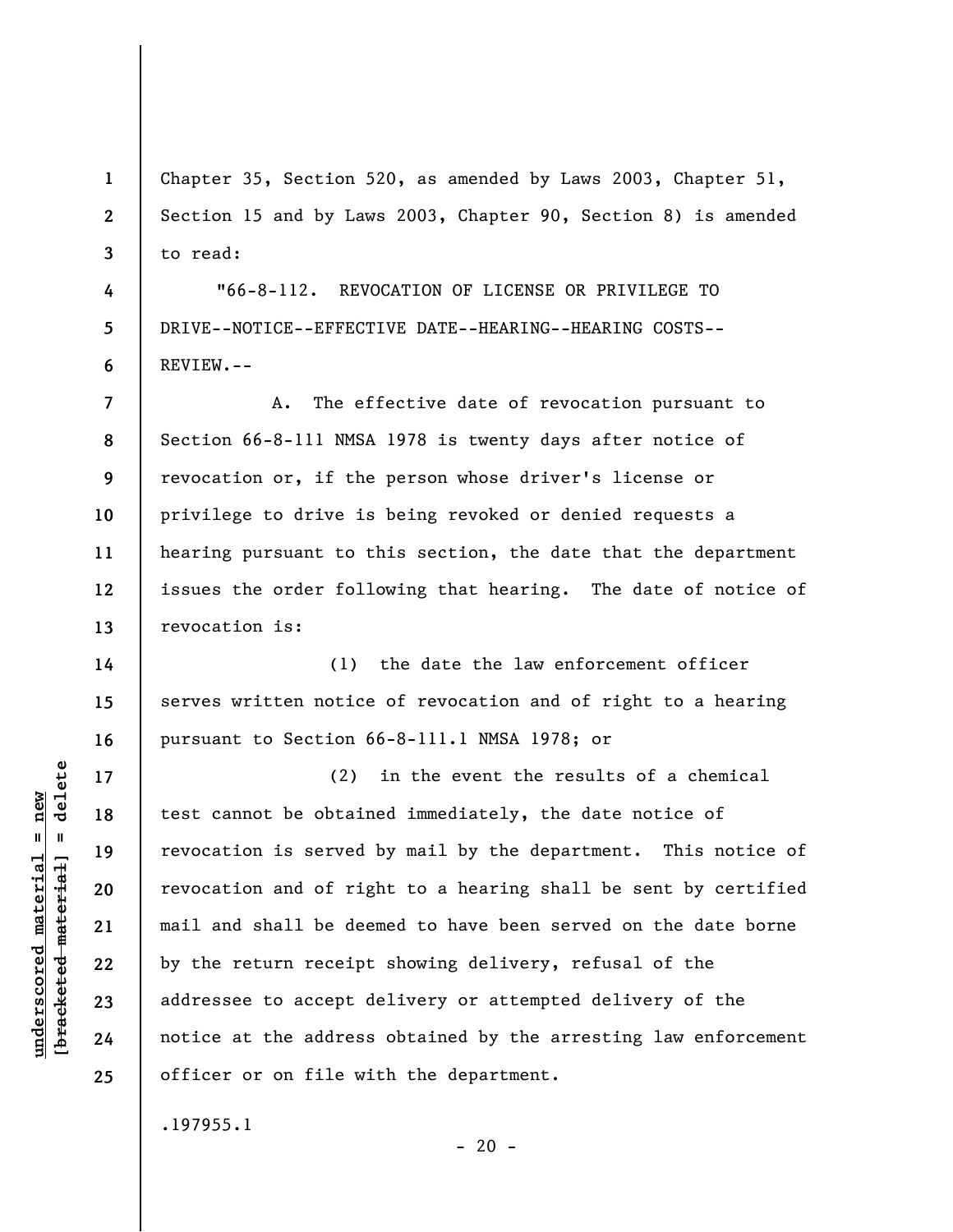**1 2 3 4 5 6 7 8 9 10 11 12 13 14 15 16 17 18**  B. Within ten days after receipt of notice of revocation pursuant to Subsection A of this section, a person whose license or privilege to drive is revoked or denied or the person's agent may request a hearing. The hearing request shall be made in writing and shall be accompanied by a payment of twenty-five dollars (\$25.00) or a sworn statement of indigency on a form provided by the department. A standard for indigency shall be established pursuant to regulations adopted by the department. Failure to request a hearing within ten days shall result in forfeiture of the person's right to a hearing. Any person less than eighteen years of age who fails to request a hearing within ten days shall have notice of revocation sent to [his] the person's parent, guardian or custodian by the department. A date for the hearing shall be set by the department, if practical, within thirty days after receipt of notice of revocation. The hearing shall be held in the county in which the offense for which the person was arrested took place.

C. The department may postpone or continue any hearing on its own motion or upon application from the person and for good cause shown for a period not to exceed ninety days from the date of notice of revocation and provided that the department extends the validity of the temporary license for the period of the postponement or continuation.

D. At the hearing, the department or its agent may .197955.1  $-21 -$ 

 $\frac{1}{2}$  intereted material = delete **[bracketed material] = delete**  $underscored material = new$ **underscored material = new**

**25** 

**19** 

**20** 

**21** 

**22** 

**23**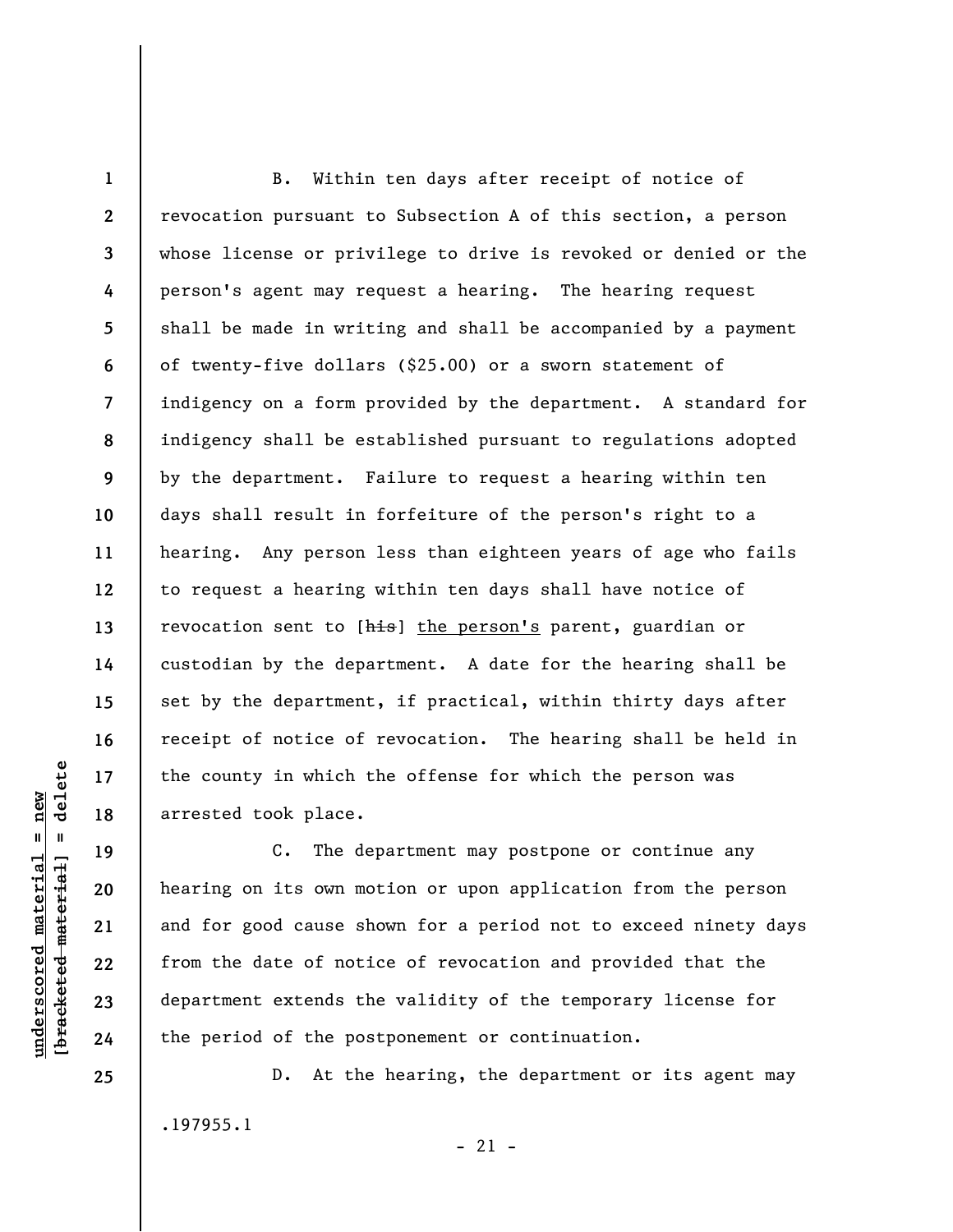**1 2 3 4 5 6 7 8 9 10 11 12 13 14 15 16 17 18 19 20 21 22 23 24 25**  administer oaths and may issue subpoenas for the attendance of witnesses and the production of relevant books and papers. E. The hearing shall be limited to the following issues: (1) whether the law enforcement officer had reasonable grounds to believe that the person had been driving a motor vehicle within this state while under the influence of intoxicating liquor or drugs; (2) whether the person was arrested; (3) whether this hearing is held no later than ninety days after notice of revocation; and either (4) whether: (a) the person refused to submit to a test upon request of the law enforcement officer; and (b) the law enforcement officer advised that the failure to submit to a test could result in revocation of the person's privilege to drive; or (5) whether: (a) the chemical test was administered pursuant to the provisions of the Implied Consent Act; and (b) the test results indicated an alcohol, a controlled substance or a metabolite concentration that is unlawful pursuant to Section 66-8-102 NMSA 1978 or an alcohol concentration in the person's blood or breath of [eight one hundredths or more if the person is twenty-one years of age .197955.1

**underscored material = new [bracketed material] = delete**

 $\frac{1}{2}$  bracketed material = delete  $underscored material = new$ 

 $- 22 -$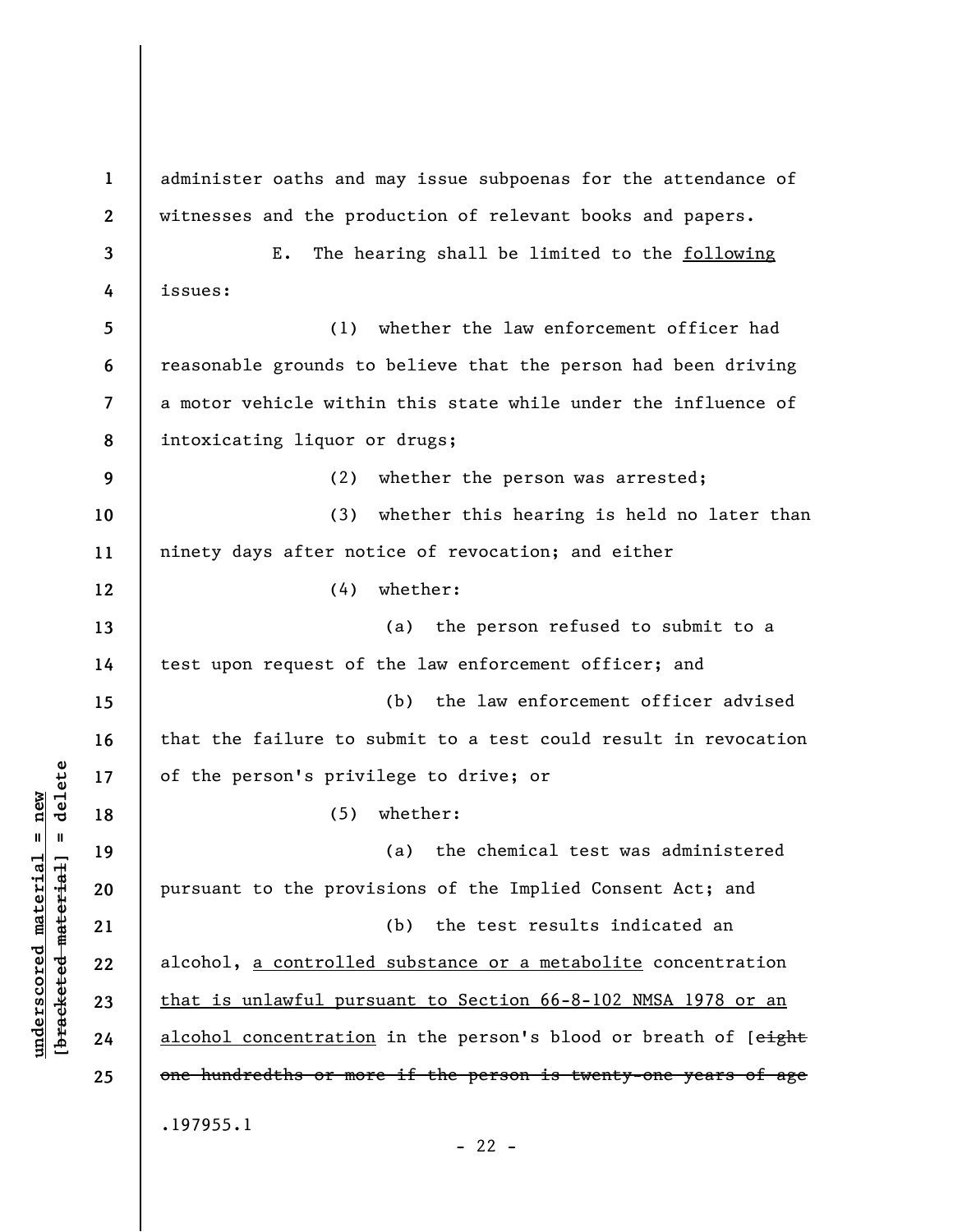**1 2 3 4 5 6 7 8 9 10 11 12 13 14 15 16 17 18 19 20 21 22 23 24 25**  or older, four one hundredths or more if the person is driving a commercial motor vehicle or vo one hundredths or more if the person is less than twenty-one years of age. F. The department shall enter an order sustaining the revocation or denial of the person's license or privilege to drive if the department finds that: (1) the law enforcement officer had reasonable grounds to believe the driver was driving a motor vehicle while under the influence of intoxicating liquor or drugs; (2) the person was arrested; (3) this hearing is held no later than ninety days after notice of revocation; and (4) either: (a) the person refused to submit to the test upon request of the law enforcement officer after the law enforcement officer advised [him] the person that [his] failure to submit to the test could result in the revocation of [his] the person's privilege to drive; or (b) that a chemical test was administered pursuant to the provisions of the Implied Consent Act and the test results indicated an alcohol, a controlled substance or a metabolite concentration that is unlawful pursuant to Section 66-8-102 NMSA 1978 or an alcohol concentration in the person's blood or breath of [eight one hundredths or more if the person is twenty-one years of age or .197955.1  $- 23 -$ 

**underscored material = new [bracketed material] = delete**

 $\frac{1}{2}$  intereted material = delete  $anderscored material = new$